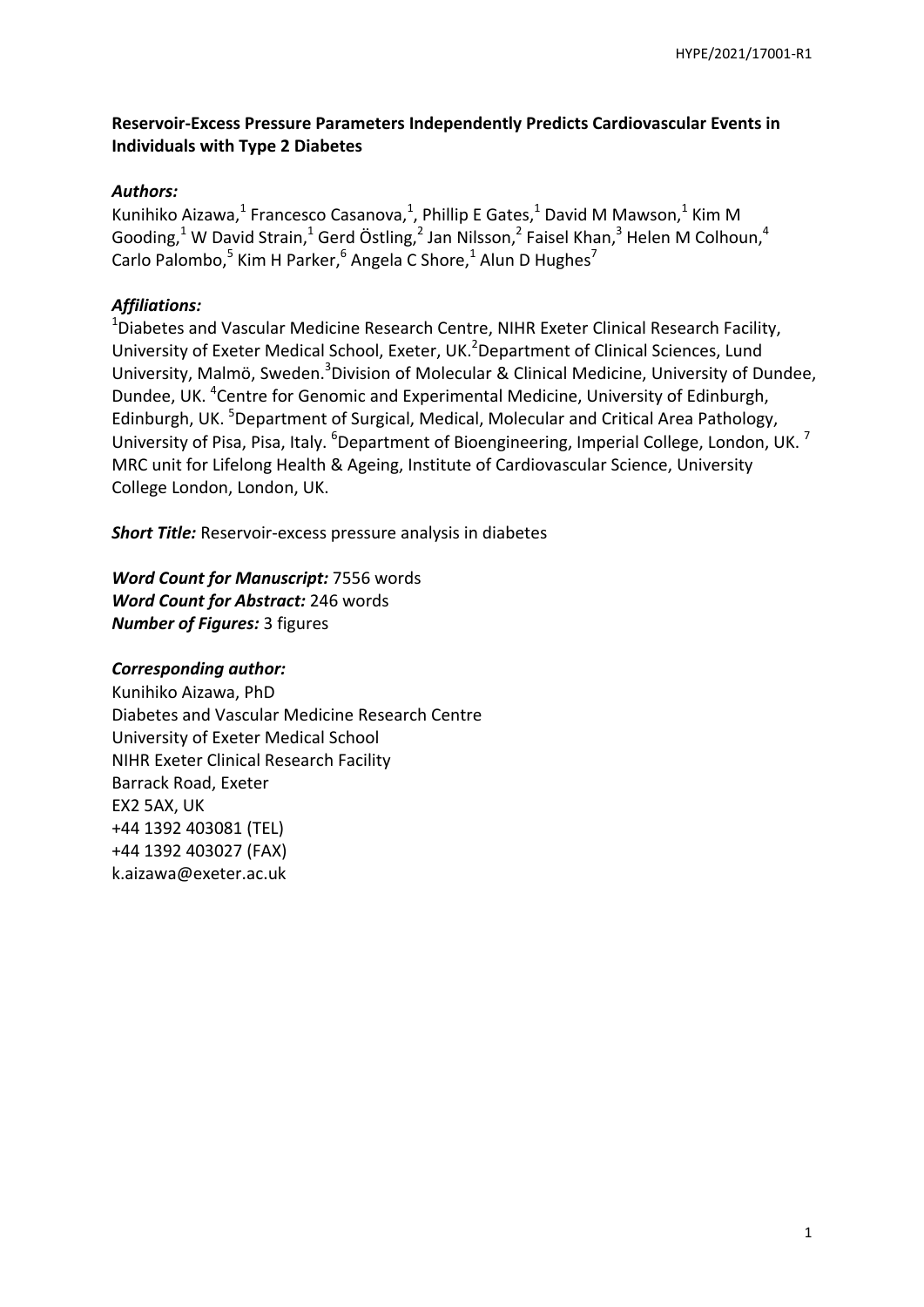### **ABSTRACT:**

The parameters derived from reservoir-excess pressure analysis (RPA) have prognostic utility in several populations. However, evidence in type 2 diabetes (T2DM) remains scarce. We determined if these parameters were associated with T2DM, and whether they would predict cardiovascular events in individuals with T2DM. We studied 306 people with T2DM and cardiovascular disease (CVD) (DMCVD:70.4±7.8yrs), 348 people with T2DM but without CVD (DM:67.7±8.4yrs) and 178 people without T2DM or CVD (CTRL:67.2±8.9yrs). RPAderived parameters including reservoir pressure integral (INTPR), peak reservoir pressure (MAXPR), excess pressure integral (INTXSP), systolic rate constant (SRC) and diastolic rate constant (DRC) were obtained by radial artery tonometry. INTPR was lower in DMCVD and DM than CTRL. MAXPR was lower, and INTXSP was greater in DMCVD than DM and CTRL. SRC was lower in a stepwise manner among groups (DMCVD<DM<CTRL). DRC was greater in DMCVD than CTRL. In the subgroup of individuals with T2DM (n=642), 14 deaths (6 cardiovascular and 9 non-cardiovascular causes) and 108 cardiovascular events occurred during a 3-yr follow-up period. Logistic regression analysis revealed that INTPR [odds ratio 0.59 (95%CI:0.45-0.79)] and DRC [odds ratio 1.60 (95%CI:1.25-2.06)] were independent predictors of cardiovascular events during follow-up after adjusting for conventional risk factors (both *p*<0.001). Further adjustments for potential confounders had no influence on associations. These findings demonstrate that altered RPA-derived parameters are associated with T2DM. Furthermore, baseline values of INTPR and DRC independently predict cardiovascular events in individuals with T2DM, indicating the potential clinical utility of these parameters for risk stratification in T2DM.

### *Key Words*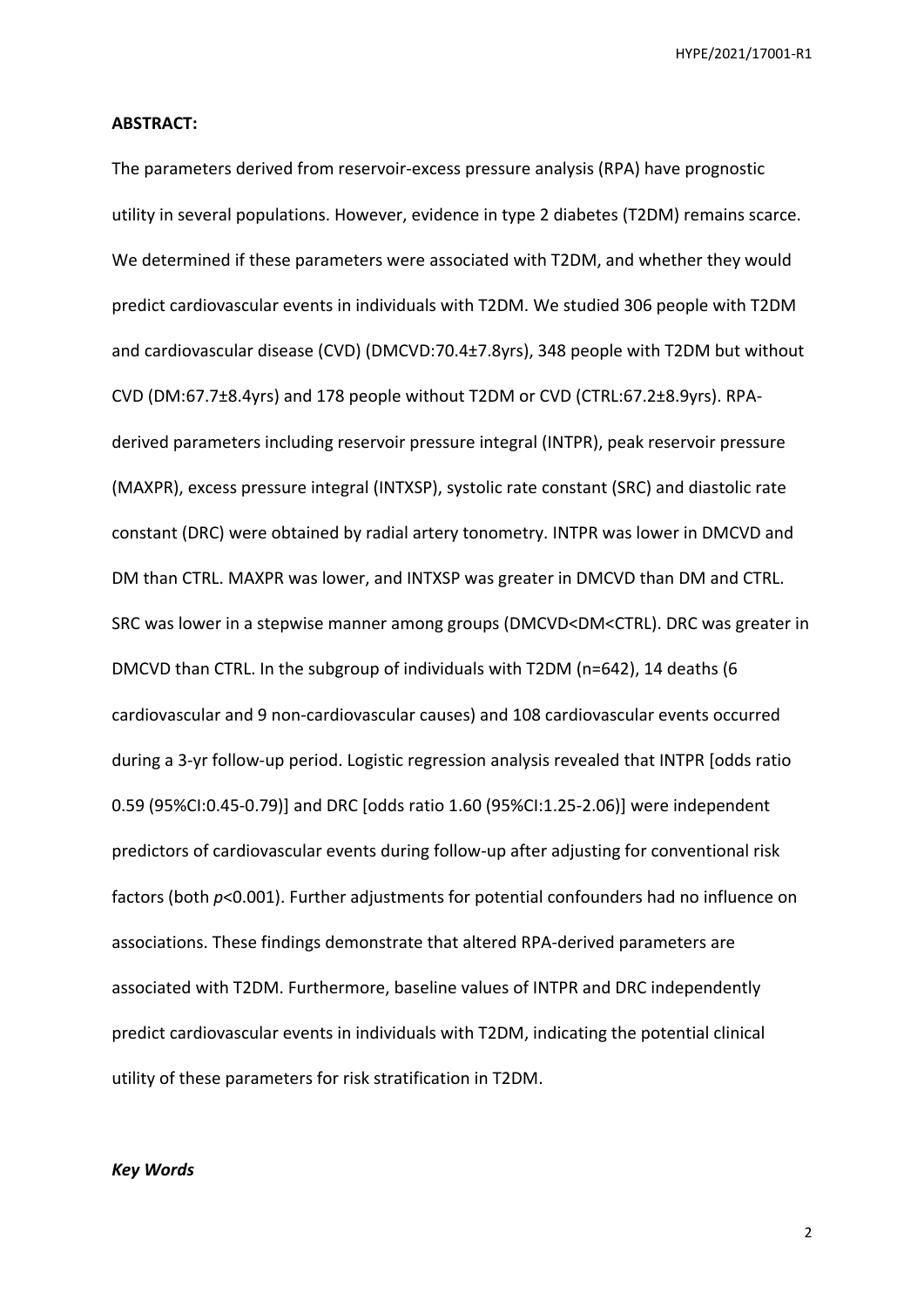aging; arterial stiffness; blood pressure; cardiovascular disease; ventricular/vascular

coupling hemodynamics.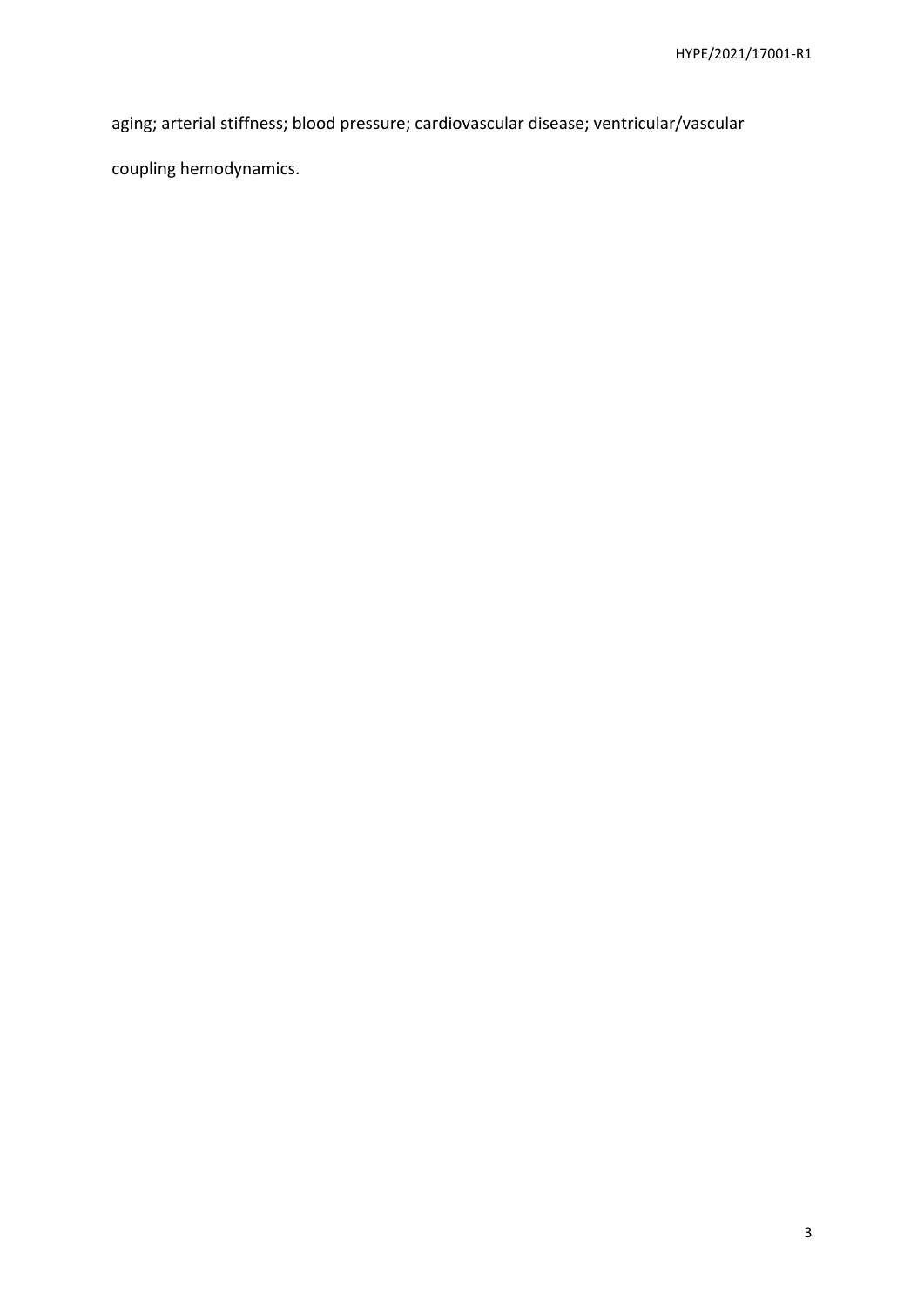### **INTRODUCTION:**

Improved management of cardiovascular risk factors<sup>1</sup> has led to a significant reduction in cardiovascular incidence in type 2 diabetes (T2DM), but cardiovascular disease (CVD) remains the leading cause of morbidity and mortality in individuals with T2DM. $^{2}$  The prevalence of T2DM has doubled during the past 20 years and CVD in people with T2DM is likely to cause a significant burden on the health care system in the near future.<sup>3</sup> Therefore, an improvement in CVD risk prediction in those with T2DM is essential.

Alterations in macro- as well as microvasculature are evident in T2DM,<sup>4,5</sup> and thus altered central hemodynamics could play an important role in the development of CVD in this condition. It has been suggested that central blood pressure (BP) and its morphological parameters may provide prognostic information on cardiovascular risks and subsequent cardiovascular events beyond those obtained from brachial artery BP alone.<sup>6</sup> Indeed, central BP is closely associated with subclinical biomarkers of cardiovascular risk such as carotid intima-media thickness (CIMT) and left ventricular mass (LVM), $^6$  and the reduction in CIMT and regression of LVM are more closely associated with the reductions in central pulse pressure (PP) than brachial PP.<sup>7, 8</sup> However, the evidence to support the proposition that central BP and its morphological parameters may provide better prognostication on future cardiovascular events has been equivocal in a hypertensive population and the general population.<sup>9, 10</sup> This is particularly relevant in T2DM because, although brachial PP has previously been shown to predict cardiovascular events in T2DM, $^{11-13}$  the prognostic utility of central BP and its morphological parameters is unclear in this context. Furthermore, augmentation index, a proxy for wave reflection that is commonly used as a morphological parameter of central artery, has not exhibited consistent associations with  $T2DM.<sup>14, 15</sup>$  These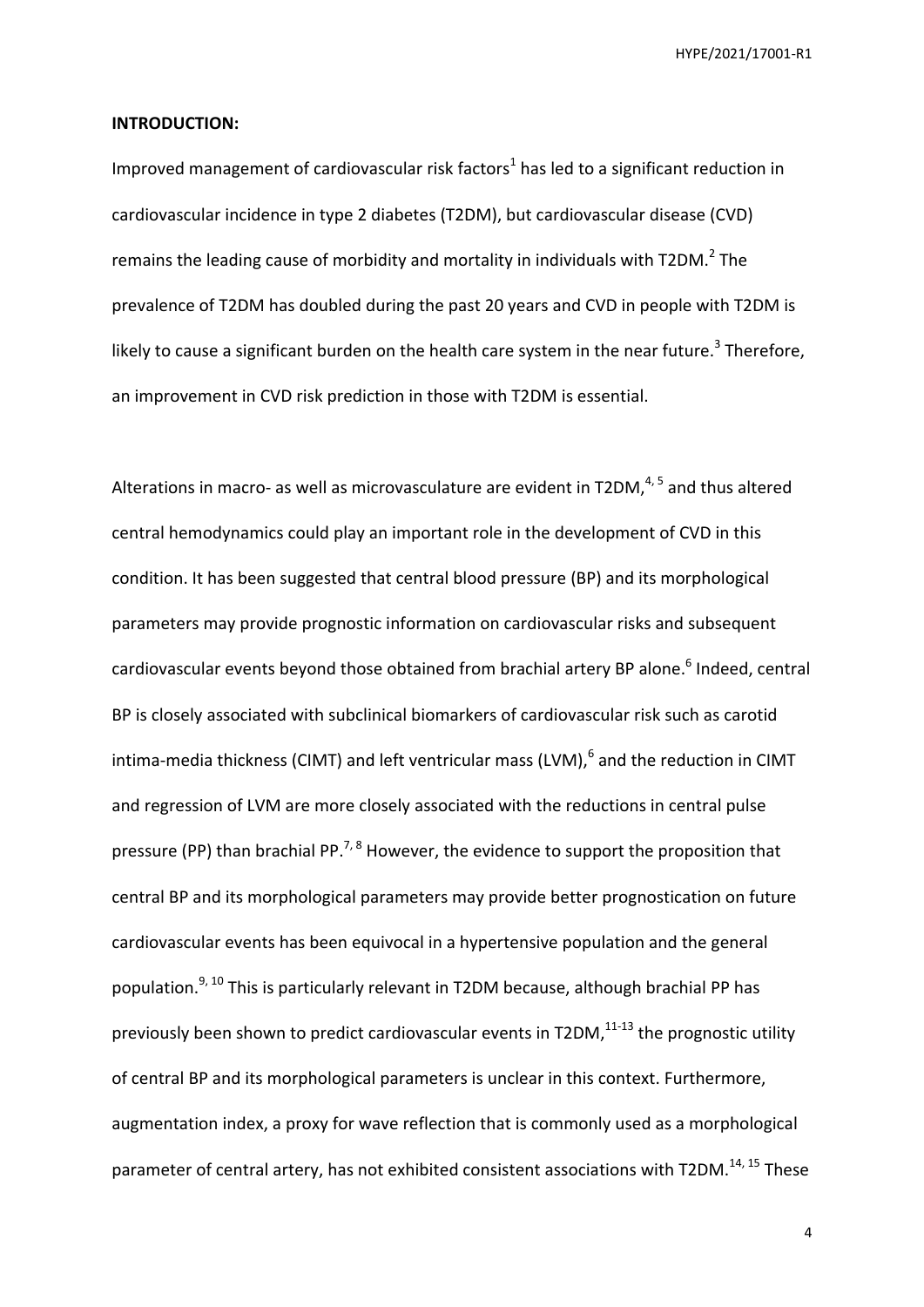issues may point to a need for an alternative approach that could be utilised for the refinement of CVD risk prediction in individuals with T2DM.

Reservoir-excess pressure analysis is an approach to conceptualise components of conduit artery pressure waveform. In this analysis, the measured pressure waveform can be considered to have two components: the reservoir pressure component that reflects the theoretical minimum hydraulic work required to generate a given stroke volume; and the excess pressure component provides an index of unnecessary work done by the ventricle in each cardiac cycle.<sup>16</sup> Both components are related to wave phenomena.<sup>17</sup> The prognostic utility of the parameters derived from reservoir-excess pressure analysis has been demonstrated in several different populations, including patients with hypertension,<sup>18, 19</sup> suspected coronary artery disease,  $20$  end-stage renal disease,  $21$ ,  $22$  heart failure  $23$  and in the general population.<sup>24</sup> However, the utility of these parameters in T2DM is limited<sup>25, 26</sup> and their prognostic utility in the population remains unknown.

Therefore, we aimed to determine the prognostic utility of reservoir-excess pressure parameters in T2DM. We first determined whether these parameters were associated with T2DM, and subsequently determined whether the reservoir-excess pressure parameters would independently predict cardiovascular events in this population. Conventionally obtained central and peripheral artery hemodynamic parameters were also included in these analyses alongside the reservoir-excess pressure parameters to compare the prognostic utility in individuals with T2DM.

### **METHODS:**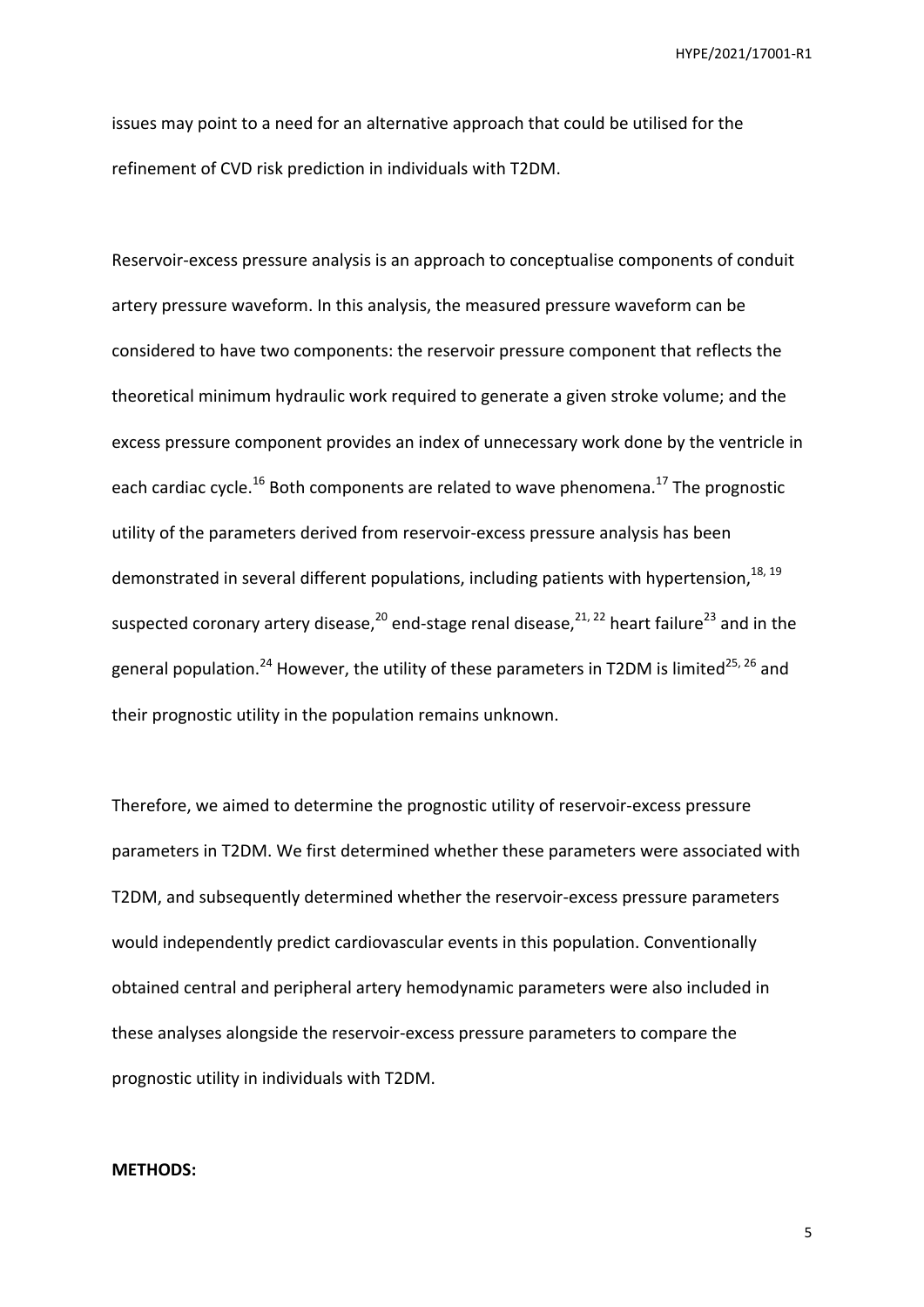The data that support the findings of this study are available from the corresponding author upon reasonable request.

#### *Participants*

This is an ancillary study of the SUrrogate markers for Micro- and Macro-vascular hard endpoints for Innovative diabetes Tools-Vascular Imaging Prediction (SUMMIT-VIP) study. Participants were 832 individuals recruited for the SUMMIT-VIP study from Exeter, Dundee (both United Kingdom) and Malmö (Sweden) sites. Of those, 306 had T2DM and CVD (DMCVD: 70.4±7.8yrs, 94F), 348 had T2DM without CVD (DM: 67.7±8.4yrs, 142F) and 178 had neither T2DM nor CVD (CTRL: 67.2±8.9yrs, 83F). A detailed description of the SUMMIT-VIP study, including inclusion/exclusion criteria, has been described elsewhere,  $4.27$  and summarised in the Supplemental Material. UK National Research Ethics Service South West Committee, East of Scotland Research Ethics Service and the Institutional Ethics Committee at the University of Lund approved all study procedures, and written informed consent was obtained from all participants.

# *Acquisition of radial pressure waveforms and derivation of conventional central artery hemodynamic parameters*

Applanation tonometry of the radial artery was performed using a SphygmoCor system (AtCor Medical Pty Ltd, West Ryde, Australia). Participants lay supine on an examination bed and rested for 10 min before assessment. Right radial artery pressure waveforms were recorded over 10 seconds with a high-fidelity micromanometer (SPT-304, Millar Instrument, Houston, TX) attached to the SphygmoCor system. Waveforms were then processed through dedicated software (SphygmoCor version 8.2) to calculate an ensemble-averaged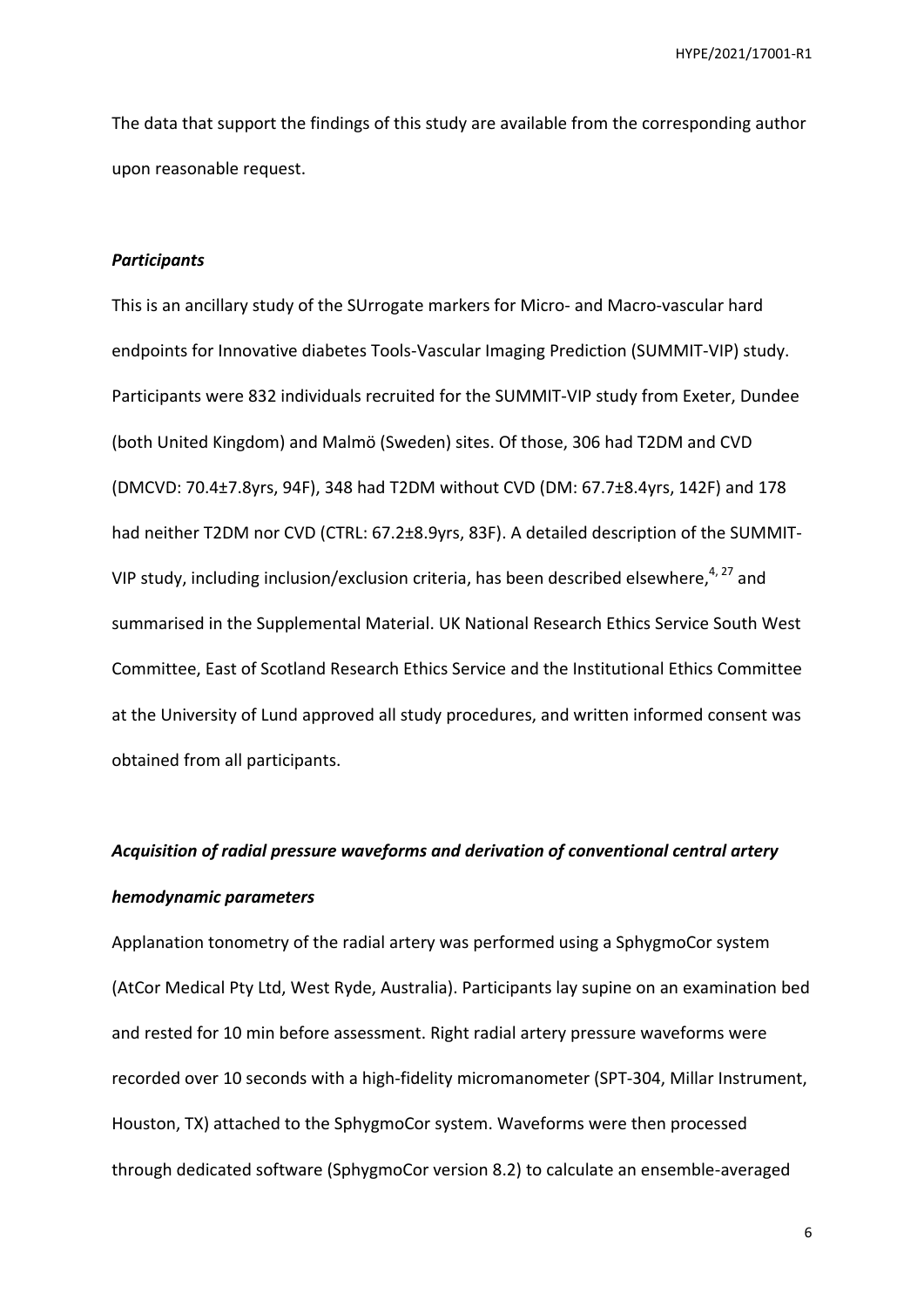radial pressure waveform calibrated by brachial systolic and diastolic pressures (as per the manufacturer's suggestion), and a corresponding aortic pressure waveform was derived using a previously validated generalised transfer function.<sup>28, 29</sup> The following central artery hemodynamic parameters were obtained for analysis in this study: central systolic and diastolic BP, central PP, central augmented pressure (AP), central augmentation index adjusted for a heart rate of 75 beats per min. Three separate waveform data were acquired for each participant and the average of these acquisitions was used as representative for statistical analysis.

A supine brachial BP was measured three times at 1-min intervals using validated semiautomated oscillometric devices (Omron M6, Hoofddorp, Netherlands). The average of the last two measurements was used as a representative brachial systolic pressure, diastolic pressure and PP.

### *Calculation of reservoir-excess pressure parameters*

Reservoir-excess pressure parameters were calculated based on a pressure-alone approach from the ensemble averaged radial pressure waveforms without the application of a generalized transfer function. In the reservoir-excess pressure analysis, $^{17}$  the measured pressure waveform can be separated into 1) a reservoir pressure component which varies in magnitude through changes in the resistance to outflow from the reservoir, the reservoir compliance and the asymptotic pressure, $30$  and 2) an excess pressure component which is the difference between the measured pressure waveform and reservoir pressure. The calculation of the reservoir pressure depends on determination of two rate constants: the systolic rate constant (SRC) which is the inverse of the product of the constant of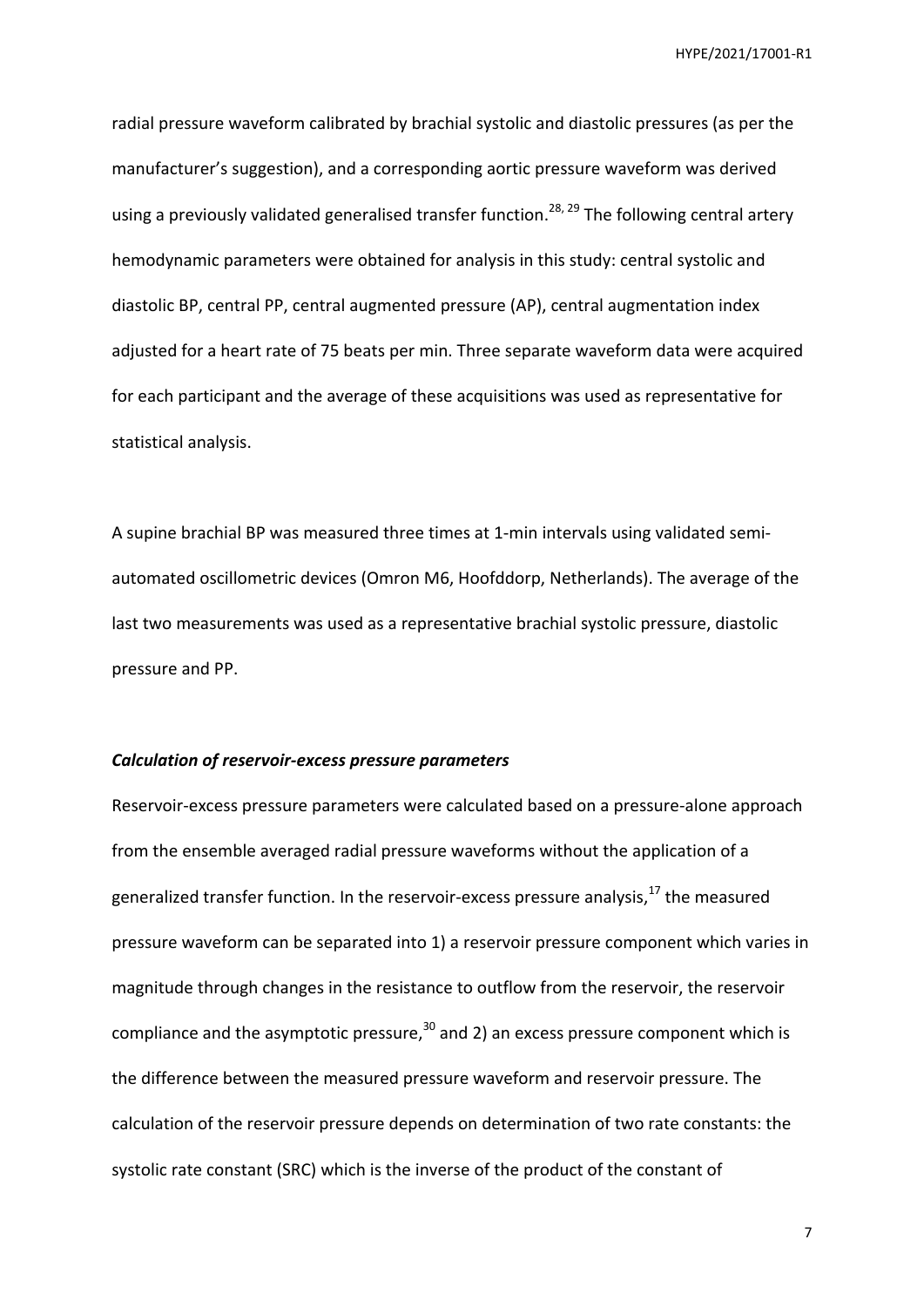proportionality between the excess pressure and the arterial inflow and the total arterial compliance; and the diastolic rate constant (DRC) which is the inverse of the product of the peripheral vascular resistance and the total arterial compliance. **Figure 1** shows a schematic example of the reservoir-excess pressure separation. A review of the method including its theoretical basis and validation has been published recently.<sup>17</sup> The following reservoirexcess pressure parameters were obtained for analysis in this study: reservoir pressure integral (INTPR), peak reservoir pressure (MAXPR), excess pressure integral (INTXSP), SRC and DRC.

### *Follow-up*

The participants with T2DM irrespective of the CVD status at baseline (n=654) were followed-up for a period of 3 years. Of those, 12 participants were excluded from the final analysis (n=642) due to the missing data that were used to adjust for multivariate logistic regression analysis (**Supplemental Figure S1**). Clinical events that occurred during this period were recorded as defined in the SUMMIT-VIP study.<sup>27</sup> These included cardiovascular mortality, myocardial infarction, unstable angina, cardiac arrest, revascularization procedures, peripheral arterial disease, cerebrovascular events (stroke and transient ischaemic attacks) and non-cardiovascular mortality.

## *Statistical analysis*

Data are presented as means±SD, means [95% confidence intervals (CI)] or number (%). Skewed data were log-transformed for statistical analysis. A Chi-square test was used to compare categorical parameters between groups. An analysis of (co)variance (ANOVA/ANCOVA) with a Bonferroni post hoc test was used for between-group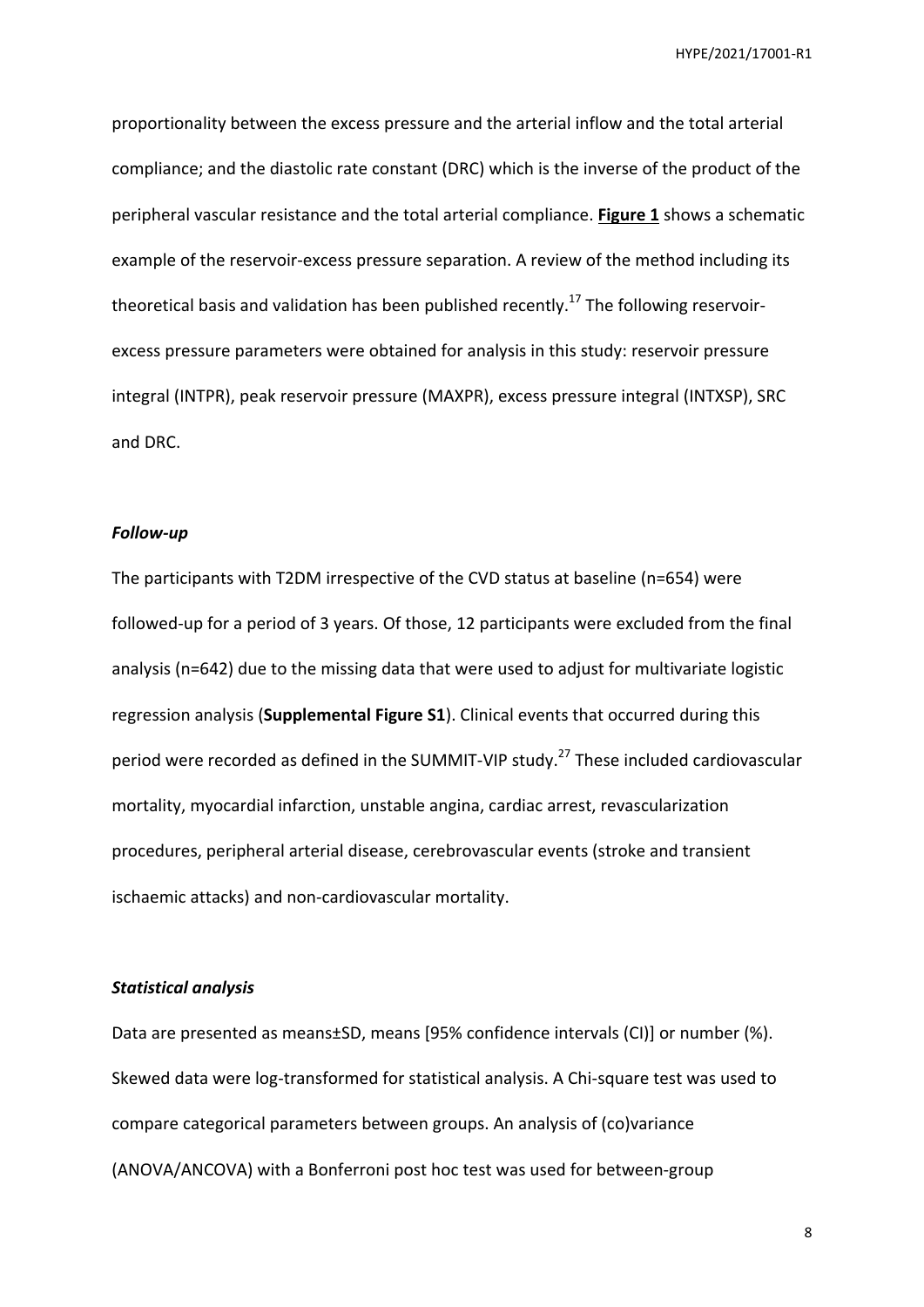comparisons of continuous data (after adjusting for age and sex for variables other than age and sex). Due to the unavailability of time-to composite cardiovascular event data, univariate and multivariate logistic regression analyses were used to determine associations between baseline values of reservoir-excess pressure parameters, and conventional central and peripheral artery hemodynamic parameters and incident cardiovascular events during the 3-year follow-up period in individuals with T2DM, and reported as odds ratio (OR) with 95% CI. Reservoir-excess pressure parameters, and conventional central and peripheral artery hemodynamic parameters were standardised before entering into the logistic regression analysis to allow comparisons across the parameters. Covariates were chosen *a priori* as being established risk factors for CVD and complete case analysis was performed as levels of missingness were minimal (<10%). All statistical analysis was conducted using IBM SPSS Statistics 25 (IBM, Armonk, NY) and statistical significance was set at *p*<0.05.

### **RESULTS:**

### *Baseline characteristics of the study participants*

Characteristics of the study participants are presented in **Table 1**.

# *Reservoir-excess pressure parameters, and conventional central and peripheral artery hemodynamic parameters between groups*

Reservoir-excess pressure parameters stratified by group are presented in **Figure 2**. INTPR was lower in DMCVD [85.8 (83.9-87.6) mmHg∙s] and DM [87.7 (86.0-89.4) mmHg∙s] than CTRL [95.9 (93.5-98.3) mmHg∙s]. MAXPR was lower in DMCVD [104.6 (103.0-106.2) mmHg] compared to DM and CTRL [107.9 (106.5-109.4) mmHg and 109.8 (107.7-111.8) mmHg, respectively]. INTXSP was greater in DMCVD [7.6 (7.4-7.9) mmHg∙s] compared to DM and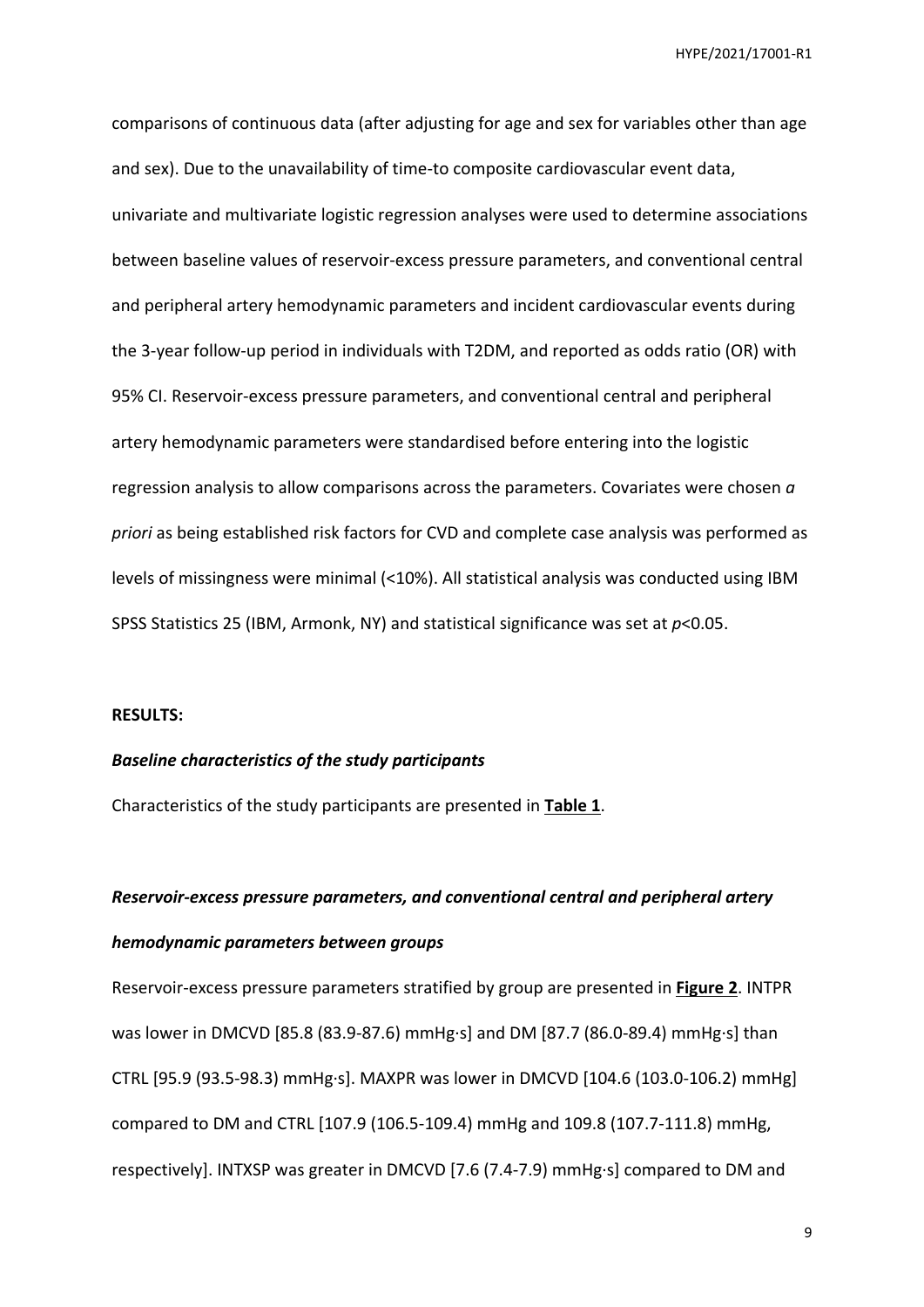CTRL [7.0 (6.8-7.2) mmHg∙s and 6.7 (6.4-7.0) mmHg∙s, respectively]. SRC was lower in a stepwise manner among the groups [DMCVD: 6.4 (6.2-6.6) 1/s, DM: 7.0 (6.8-7.3) 1/s, CTRL: 7.6 (7.3-7.9) 1/s). DRC was greater in DMCVD [2.4 (2.3-2.5) 1/s] than CTRL [2.2 (2.1-2.3) 1/s], but was similar between DMCVD and DM [2.3 (2.3-2.4) 1/s].

Conventional central and peripheral artery hemodynamic parameters stratified by group are also presented in **Table 1**. Central diastolic BP was lower and central PP was higher in DMCVD compared with DM and CTRL. DM showed a trend for lower central AP compared with DMCVD and CTRL. Brachial PP was higher in DMCVD and DM compared with CTRL. Other parameters were similar between the groups.

*Incidence of cardiovascular event during the 3-year follow-up period in type 2 diabetes*  In the subgroup of individuals with T2DM (n=642), 14 deaths (6 cardiovascular and 9 noncardiovascular causes) and 108 composite cardiovascular events occurred during a 3-year follow-up period (see **Supplemental Table S1** for the breakdown of cardiovascular events that occurred). **Table 2** shows selected baseline characteristics of individuals with T2DM stratified by the incidence of cardiovascular event during the 3-year follow-up period. In those who had a cardiovascular event during the follow-up period, HbA1c level was higher and heart rate was faster than in those who had no event. In the group that had had a cardiovascular event during the follow-up period, smoking, a previous history of CVD and insulin treatment were more prevalent than in the other group. Other parameters were similar between the groups.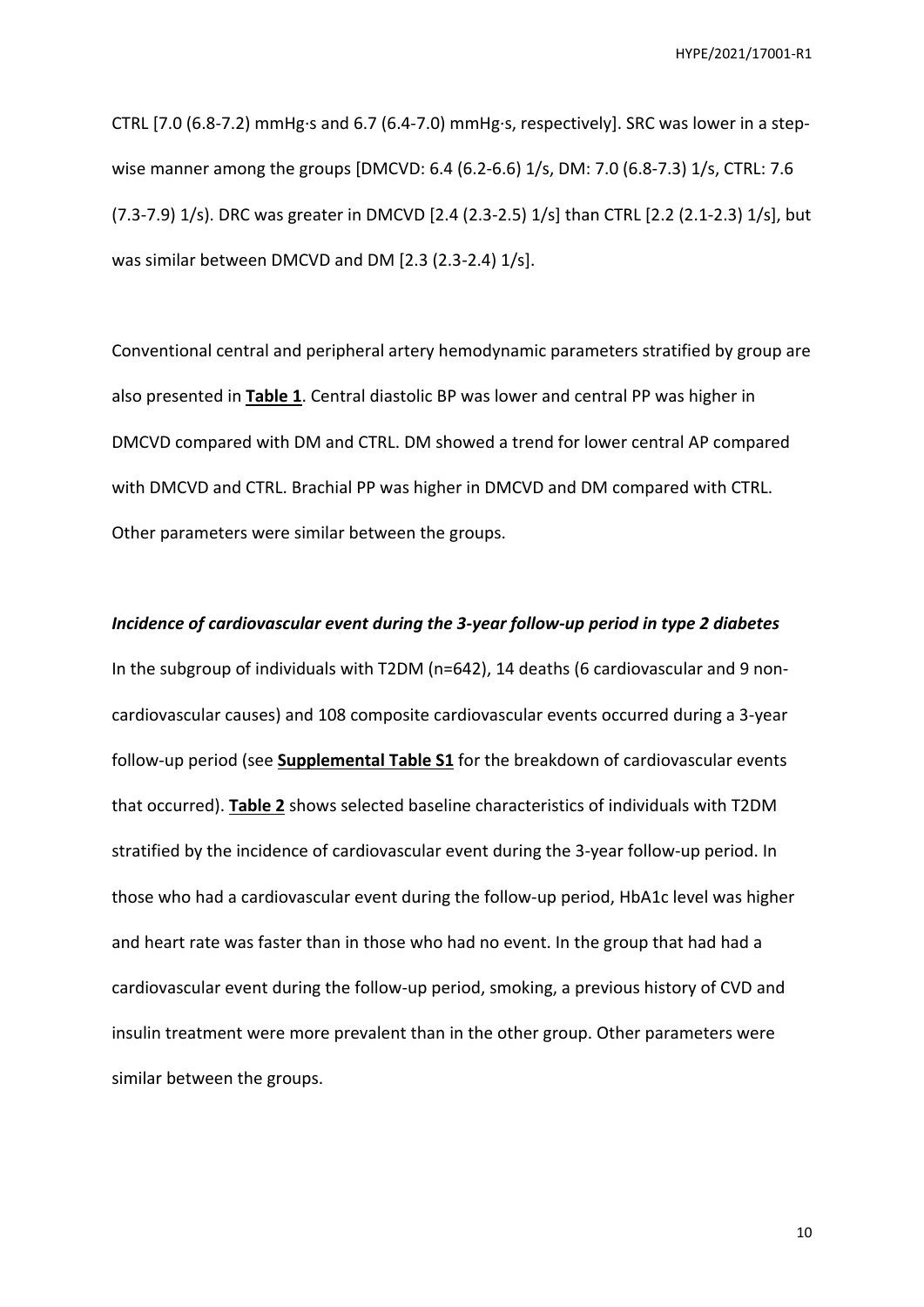Reservoir-excess pressure parameters of individuals with T2DM stratified by the incidence of cardiovascular event during the 3-year follow-up period are presented in **Table 2**. At baseline, INTPR was lower, and DRC was greater in those with cardiovascular events than those without. INTXSP tended to be greater in those with cardiovascular events than in those without.

Conventional central and peripheral artery hemodynamic parameters of individuals with T2DM stratified by the incidence of cardiovascular event during the 3-year follow-up period is also presented in **Table 2**. Brachial PP was higher in those with cardiovascular events than in those without. Central PP tended to be higher in those with cardiovascular events during the follow-up period than in those without. Other parameters were similar between the groups.

Logistic regression analysis was performed to determine whether reservoir-excess pressure parameters, and central and peripheral artery hemodynamic parameters would independently predict the incidence of cardiovascular events during the 3-year follow-up period in individuals with T2DM. In a minimally adjusted (age and sex) logistic regression model (**Figure 3A**), INTPR (OR: 0.699, 95% CI: 0.545-0.897, *p*=0.005), INTXSP (OR: 1.238, 95% CI: 1.011-1.628, *p*=0.041), and DRC (OR: 1.499, 95% CI: 1.217-1.846, *p*<0.001) were significant independent predictors of the incidence of cardiovascular events during the follow-up period. In addition, in the same minimally adjusted logistic regression model (**Figure 3B**), central PP (OR: 1.281, 95% CI: 1.001-1.640, *p*=0.049) and brachial PP (OR; 1.332, 95% CI: 1.042-1.703, *p*=0.022) were significant independent predictors of the incidence of cardiovascular events during the follow-up period.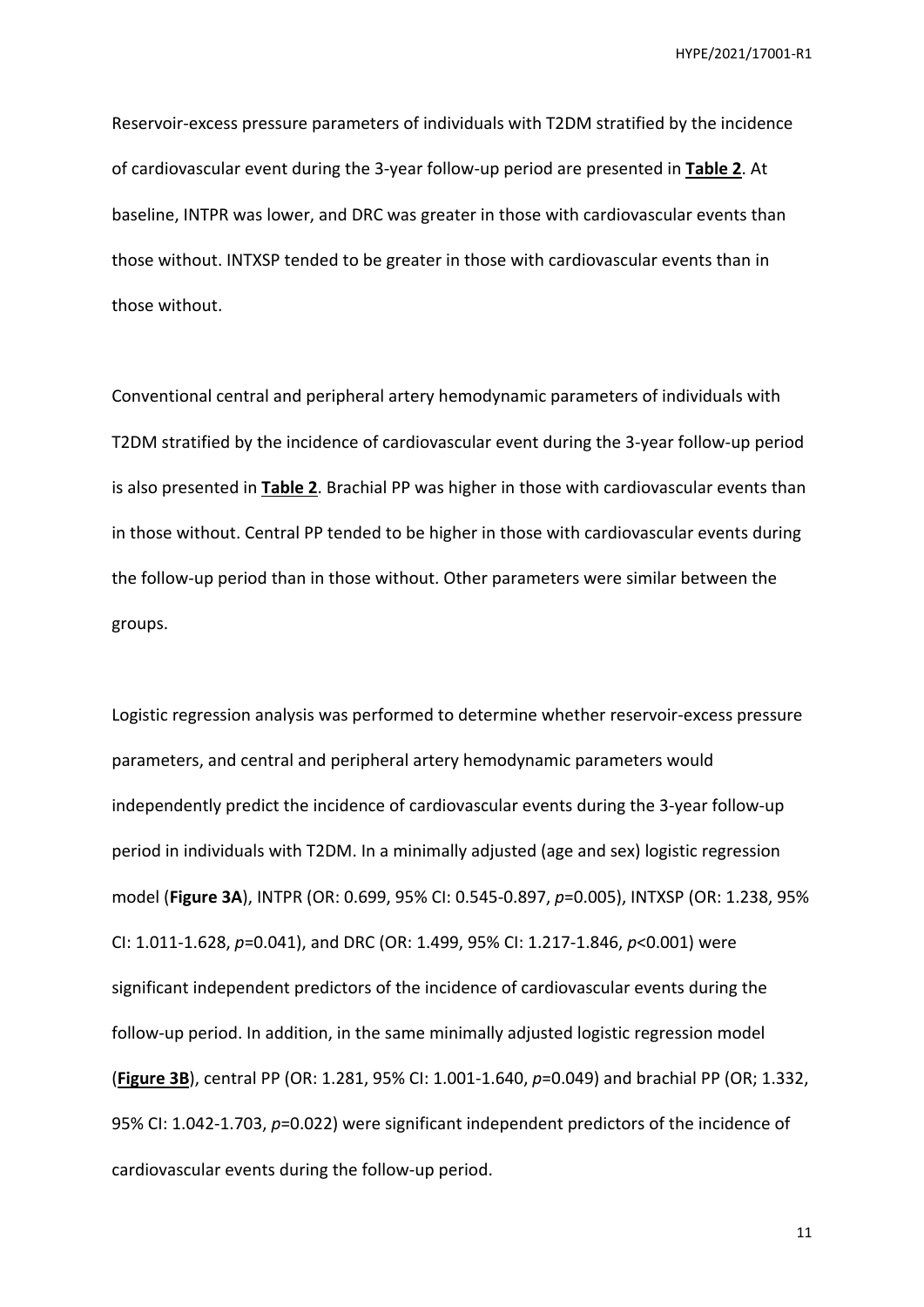In a multivariate logistic regression model after adjusting for age, sex, total and HDL cholesterol, current smoking, systolic BP, pharmacological hypertensive treatment and study centre (**Figure 3C**), INTPR (OR: 0.594, 95%CI: 0.446-0.792, *p*<0.001) and DRC (OR: 1.602, 95%CI: 1.246-2.059, *p*<0.001) independently predicted the incidence of cardiovascular events during the follow-up period. In the same logistic regression model (**Figure 3D**), however, none of the conventional central and peripheral artery hemodynamic parameters independently predicted the incidence of cardiovascular events during the follow-up period. These observations remained unaltered after further adjustments for body mass index, resting heart rate, haemoglobin A1c, previous history of cardiovascular disease, estimated glomerular filtration rate, duration of T2DM and insulin treatment (**Table 3** and **Supplemental Figure S2-S4**).

When INTPR and DRC were forced into the same multivariate logistic regression model together with age, sex, total and HDL cholesterols, current smoking, systolic BP, pharmacological hypertensive treatment and study centre, odds ratio were negligibly altered, and INTPR (OR: 0.642, 95% CI: 0.464-0.888, *p*=0.007) and DRC (OR: 1.434, 95% CI: 1.101-1.870, *p*=0.008) independently predicted the incidence of cardiovascular events during the follow-up period. The strength of these associations were essentially unaltered by further adjustments for body mass index, resting heart rate, haemoglobin A1c, previous history of cardiovascular disease, estimated glomerular filtration rate, duration of T2DM and insulin treatment [INTPR (OR: 0.566, 95% CI: 0.319-1.005, *p*=0.052) and DRC (OR: 1.397, 95% CI: 1.060-1.840, *p*=0.018)], although the 95% confidence intervals of the estimates were widened slightly.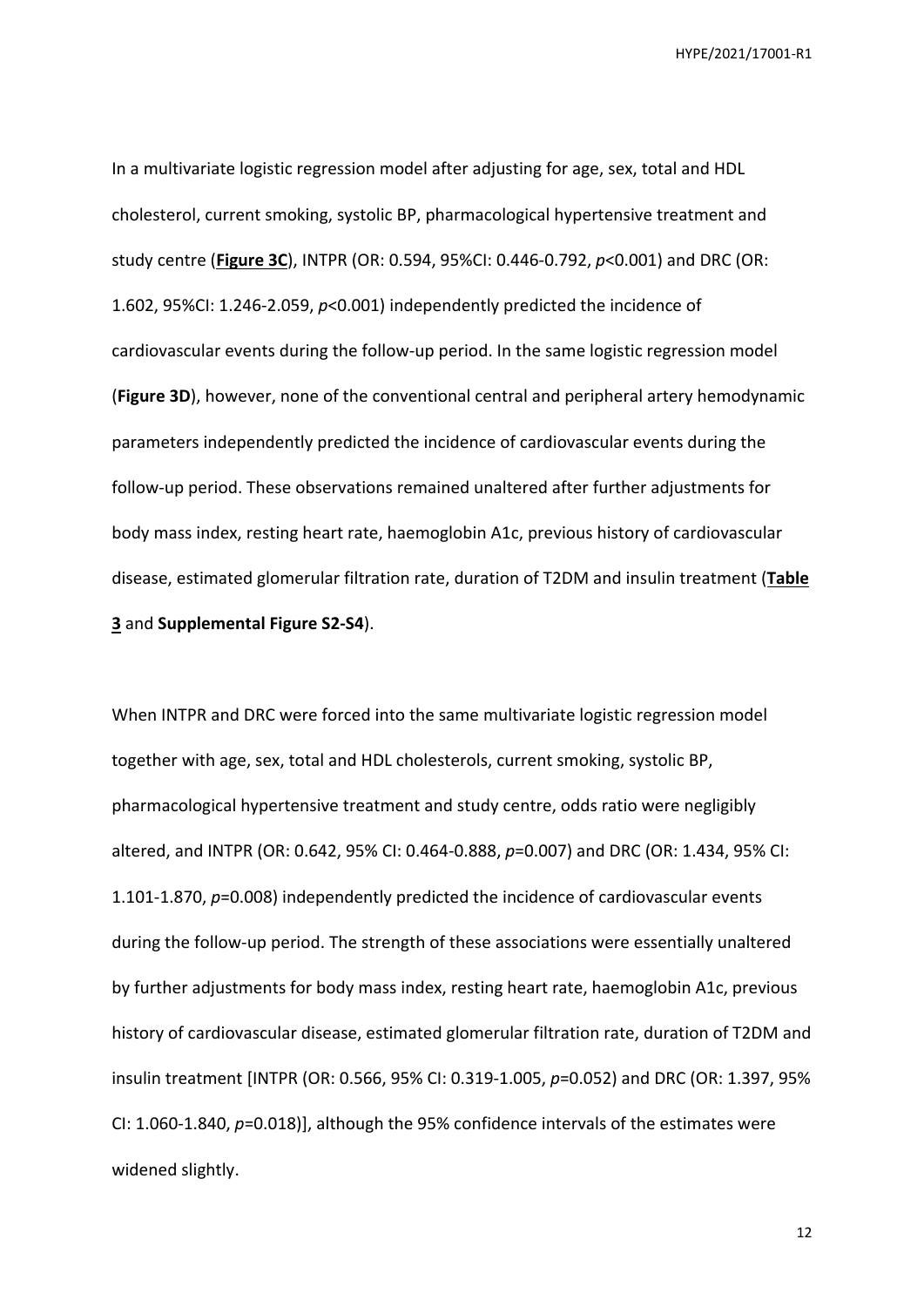### **DISCUSSION:**

Each of the reservoir-excess pressure parameters explored in this study demonstrate a different association with T2DM and/or CVD. Furthermore, reservoir-excess pressure parameters, namely DRC and INTPR, independently predicted the incidence of cardiovascular events during the 3-year follow-up period in individuals with T2DM. This is the first study, to the best of our knowledge, to demonstrate the potential utility of reservoir-excess pressure parameters for cardiovascular risk stratification in individuals with T2DM.

# *Reservoir-excess pressure parameters are associated with type 2 diabetes and cardiovascular disease at baseline*

Each reservoir-excess pressure parameter studied at baseline in this study has a different association with T2DM and the presence of CVD: INTPR was lower in T2DM than in CTRL irrespective of the presence of CVD. MAXPR was lower and INTXSP was greater in DMCVD compared with DM and CTRL. Interestingly, SRC and DRC exhibited stepwise alterations among DMCVD, DM and CTRL. From these observations, the information contained in the pressure waveform of the individuals with T2DM can be explained as follows. First, the lower INTPR in T2DM compared with CTRL indicates that a buffering capacity of central arteries, especially the aorta, is attenuated in T2DM due to stiffened central arteries, and this decline in the buffering capacity will result in a smaller proportion of stroke volume stored in systole and a faster discharge of blood from the aorta in diastole (consistent with the higher DRC). The proportionate increase in INTXSP compared with MAXPR in DMCVD may be interpreted as indicating an increase in excess work by the left ventricle and may be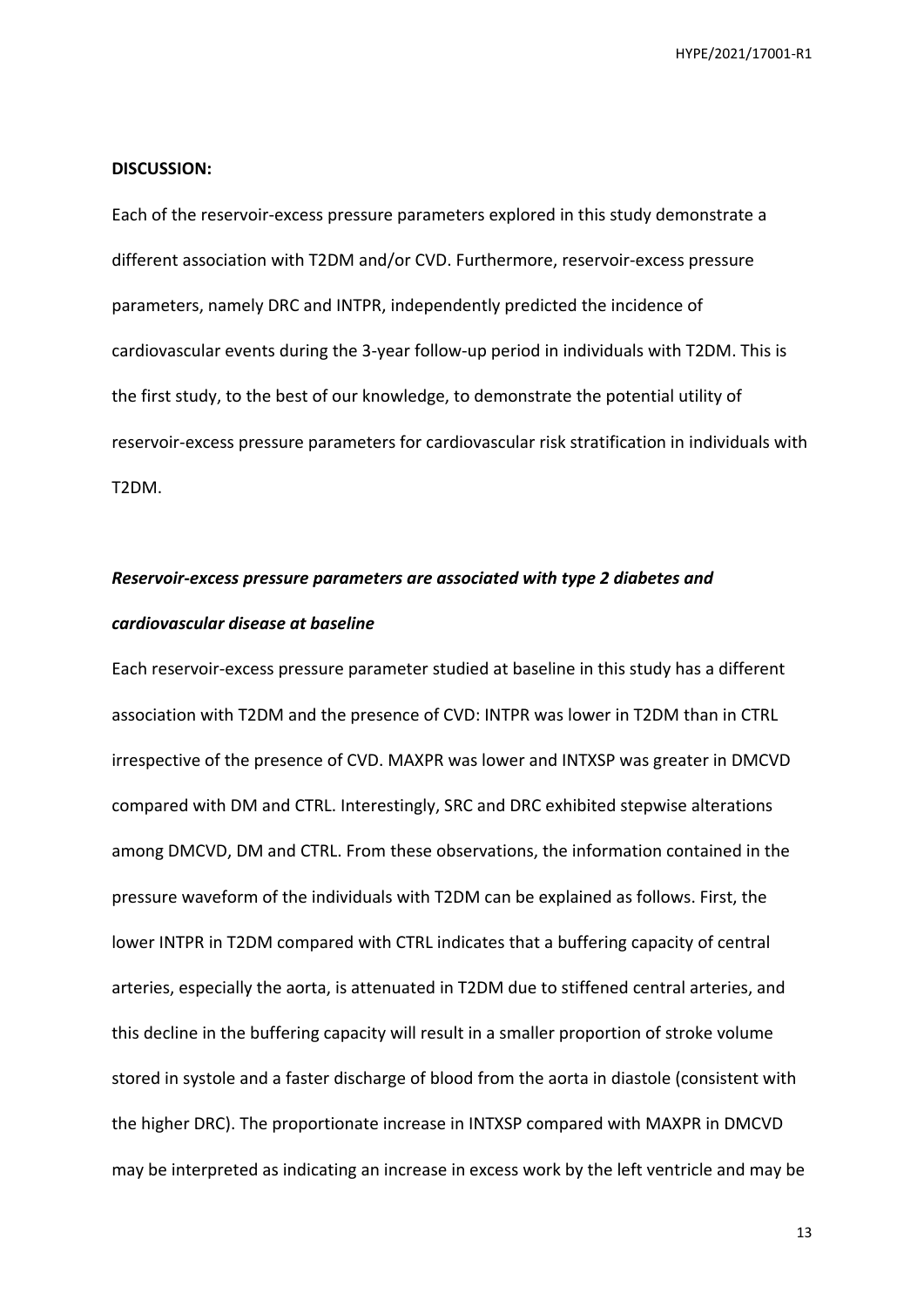an index of circulatory dysfunction.<sup>16</sup> Indeed, the association of INTXSP with subclinical biomarkers of target organ damage<sup>18</sup> and the prognostic utility of INTXSP has been demonstrated in several cohorts although not previously in people with diabetes.<sup>18, 21-23</sup> Finally, the stepwise alterations in SRC and DRC with increasing cardiovascular risk (cf. DM vs DM and CVD) is indicative of how the rate of reservoir filling and emptying linked to central artery stiffness may influence different aspects of the ventricular-vascular interaction. These alterations in SRC and DRC provide insight into the accumulation of cardiovascular risk and may have a utility for cardiovascular risk stratification in T2DM. The potential utility of SRC for risk stratification has been demonstrated in people with hypertension<sup>19</sup> and the general population,<sup>24</sup> and an association between DRC and kidney function has been reported. $31$  Taken together with our observations that DRC and INTPR independently predicted the incidence of cardiovascular events over three years in T2DM, it is likely that the parameters derived from the diastolic phase, i.e. DRC and INTPR, may be more clinically relevant parameters than those derived from the systolic phase, at least in T2DM.

# *Reservoir pressure integral and diastolic rate constant predict cardiovascular events in type 2 diabetes*

DRC and INTPR were both predictors of cardiovascular events in T2DM during the 3-year follow-up period, independent of conventional cardiovascular risk factors, and the prognostic ability of these parameters remained unaltered even after both parameters were forced into the same multivariate logistic regression model. These observations indicate that each parameter might possess unique prognostic information on the incidence of cardiovascular events in T2DM.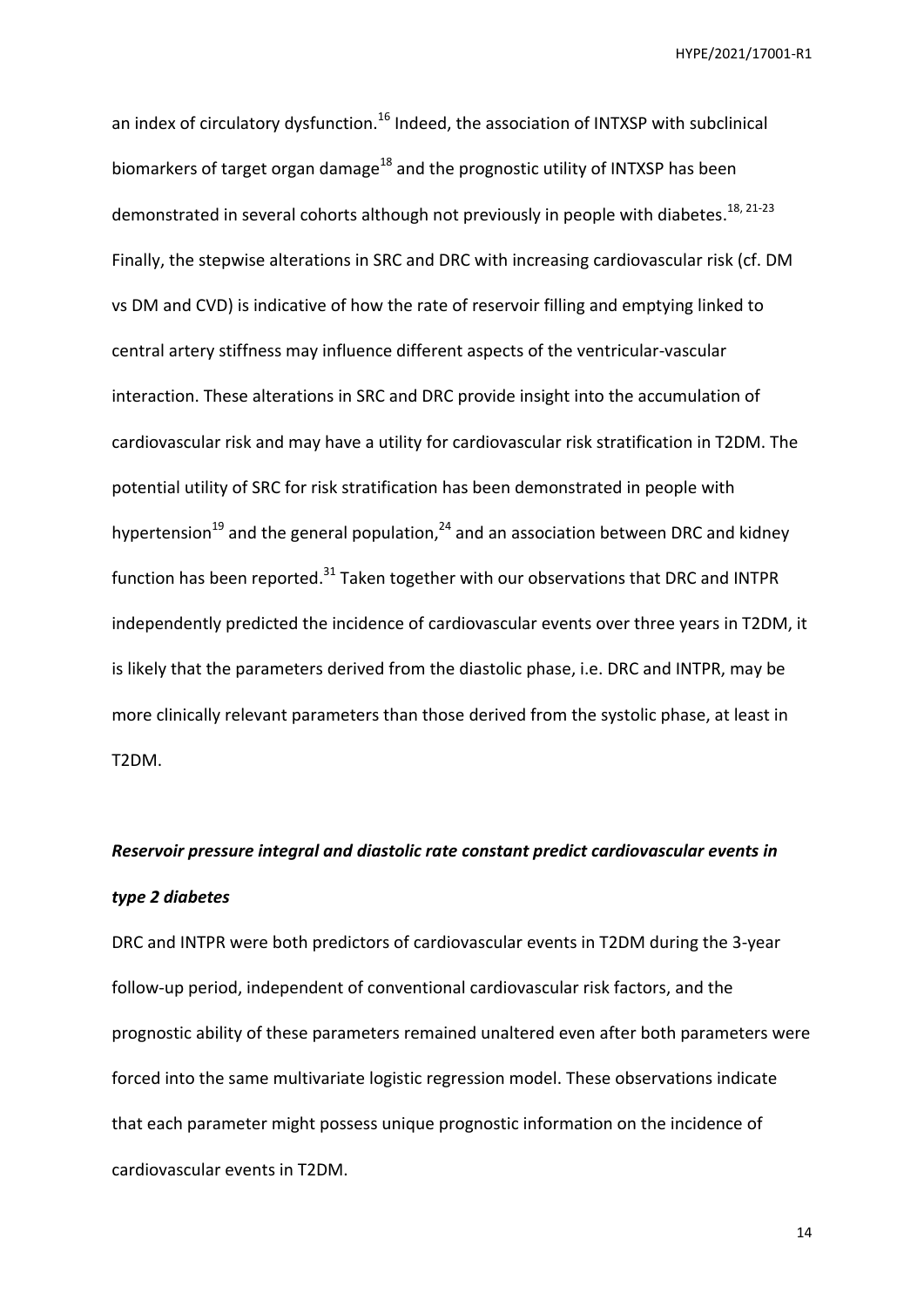## *Diastolic rate constant*

DRC in our T2DM population was associated with >60% increased odds of future cardiovascular events. DRC measures the rate of reservoir emptying during diastole, and with reference to a simple Windkessel model, can be interpreted as the inverse of the product of peripheral vascular resistance and total arterial compliance. Accordingly, it is challenging to separate individual contributions of each parameter to explain the greater DRC observed in those who experienced cardiovascular events in this study. However, because a greater central artery stiffness (i.e. a reduced arterial compliance) is a well-known observation in T2DM,<sup>4</sup> it is plausible that the reduced total arterial compliance may account for the greater DRC, and the observed association between DRC and increased cardiovascular events in T2DM.

A primary role of central arteries, especially of the aorta, is to accommodate and buffer the intermittent blood flow ejected from the left ventricle by expanding its calibre during systole so that an outflow continues by recoiling during diastole.<sup>32</sup> This buffering function becomes less effective with central arteries stiffening, resulting in a greater DRC. Therefore, the greater DRC may indicate a deleterious influence of central artery stiffness on highly perfused organs such as the brain, heart and kidneys, by increasing the penetration of excessive pulsatile energy into the microcirculation, $33$  and also by reducing the amount of perfusion during diastole. The latter may be especially harmful for the heart since the majority of coronary artery perfusion occurs in diastole, potentially leading to subendocardial ischaemia.<sup>34</sup>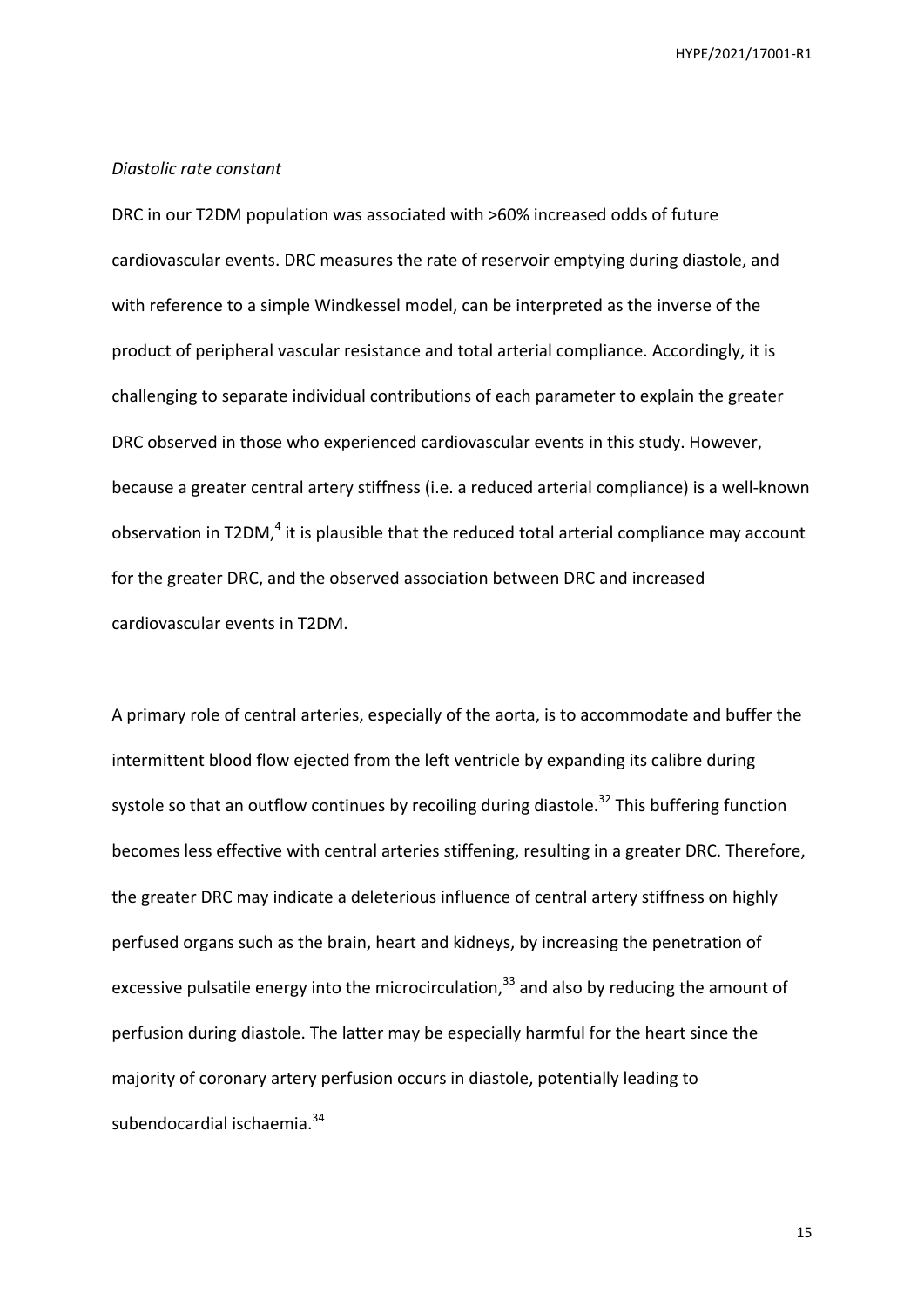Contrary to our null finding, SRC has been demonstrated to independently predict cardiovascular events in an elderly hypertensive population.<sup>19</sup> The authors suggested that lower values of central artery stiffness and aortic characteristic impedance may account for a faster rate of reservoir filling and hence the protective effect of higher SRC in the elderly hypertensives. There are some methodological differences that could explain the divergent results between the studies, for example, use of carotid vs radial pressure waveforms. Alternatively, the discrepancies between the studies might imply differences in the importance of the systolic phase of ventricular-vascular interaction in hypertension and T2DM. Although this latter suggestion should be seen as speculative, the parameters describing the time-course of reservoir pressure changes (SRC and DRC) may provide more clinical utility than the conventional pulse waveform morphological parameters, such as augmentation index which did not differ markedly between groups in our study and failed to predict future events.

# *Reservoir pressure integral*

The reservoir pressure represents the theoretical minimum hydraulic work required to generate a given stroke volume, $16$  and has a physiological foundation as corresponding to the instantaneous volume of blood stored in an artery.<sup>35</sup> In this study, INTPR demonstrated an association with future cardiovascular events in our T2DM cohort and, compared to DRC, the association with cardiovascular events was negative, indicating that a higher INTPR is *protective* rather than *detrimental* for the incidence of cardiovascular events. This observation seems somewhat at odds with the well-established view that high BP increases cardiovascular morbidity and mortality, $36$  and a previous investigation has also demonstrated that a greater MAXPR was identified as a predictor for the incidence of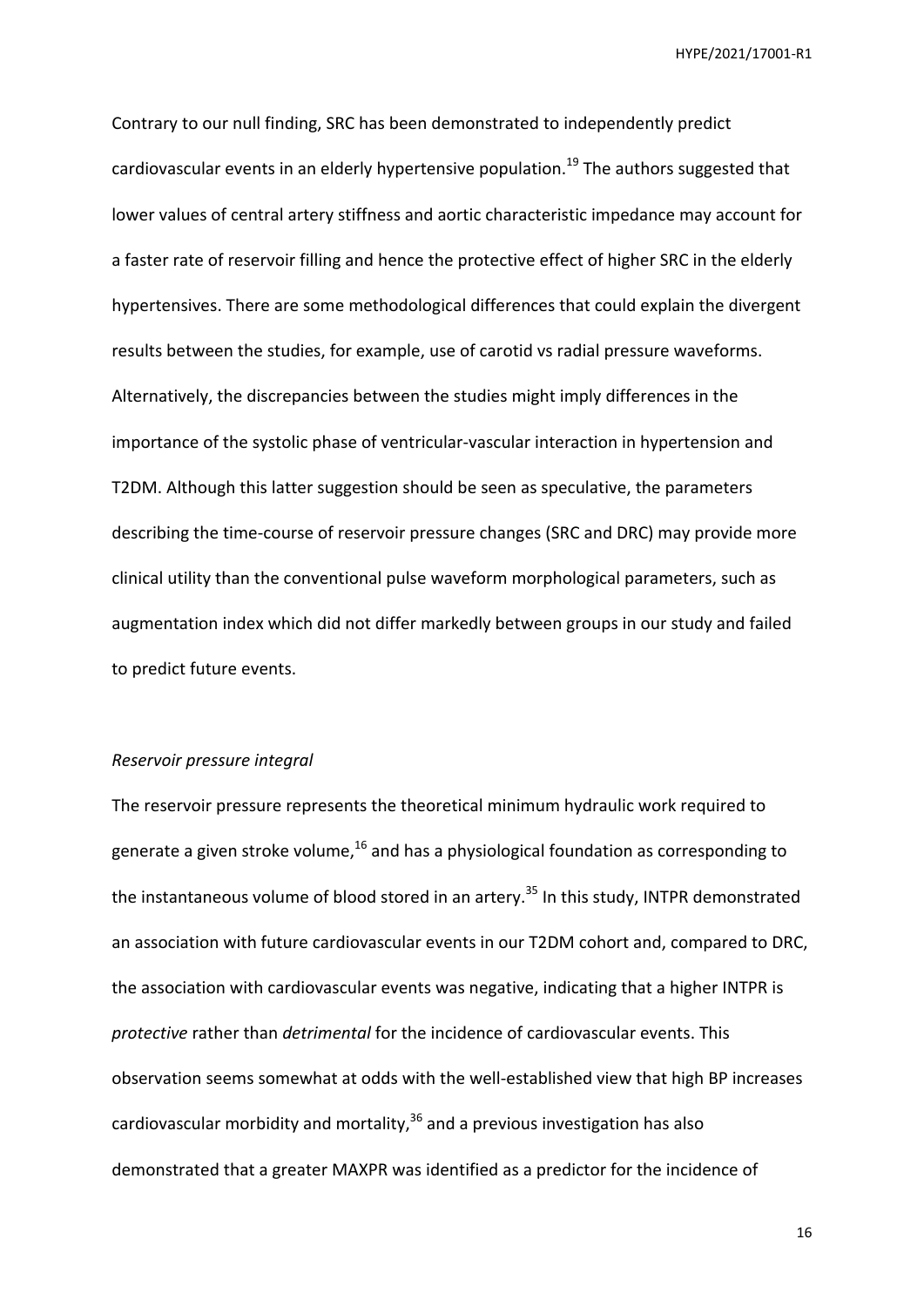cardiovascular events in patients undergoing coronary angiography for suspected coronary artery disease.<sup>20</sup> Comparing our follow-up cohort at baseline (**Table 2**), INTPR was significantly smaller in those who experienced the cardiovascular events than those who did not, whereas MAXPR was similar between them. Furthermore, DRC was significantly greater in those who experienced the cardiovascular events than those who did not, whereas SRC was similar between them. Taken together with the notion that the reservoir pressure component makes a major contribution to the diastolic phase of the pressure waveform,  $^{16}$  it is likely that the same mechanism responsible for the greater DRC may explain the smaller INTPR – that is, the increased central artery stiffness diminishes the buffering capacity of central arteries. It could also be plausible that the diminished buffering capacity may cause a smaller blood volume that can be stored in systole, although the effect of this will probably be marginal given the similarities in MAXPR and SRC observed between our groups. The smaller blood volume stored in central arteries in systole could in turn be discharged faster in diastole by the faster recoiling, potentially leading to a vicious cycle of diminished reservoir function and increasing cardiovascular risks in individuals with T2DM.

# *Conventional central and peripheral hemodynamic parameters did not predict the incidence of cardiovascular events in type 2 diabetes*

In the minimally (age and sex) adjusted logistic regression model, both central and brachial PP were significantly associated with the incidence of cardiovascular events during the 3 year follow-up period. However, neither parameter was associated with the incidence of cardiovascular events after adjusting for conventional risk factors and study centre; and this was unaffected by further adjustment for other potential cofounders. Compared to these observations, earlier studies have reported that brachial PP is an independent risk predictor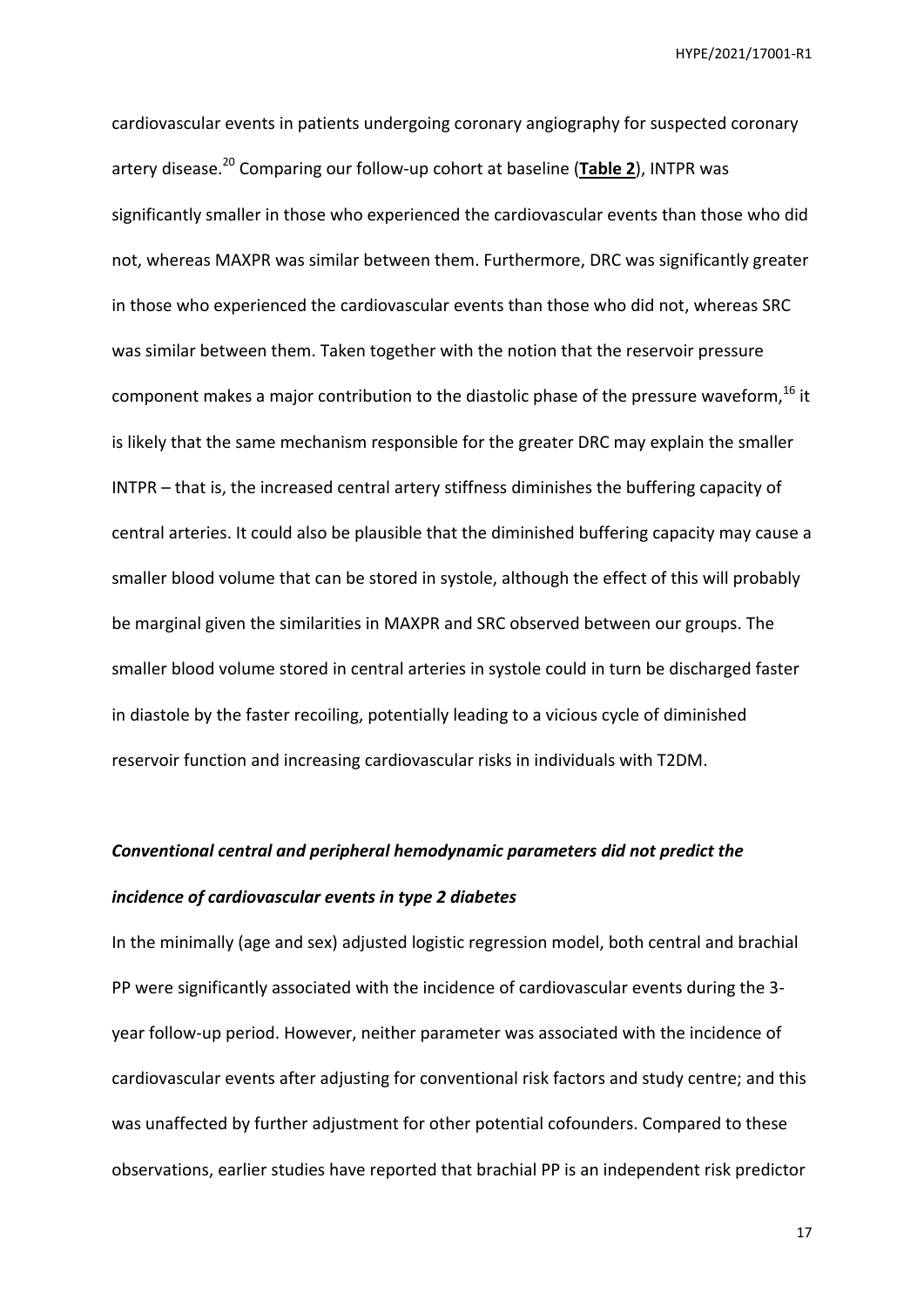for cardiovascular events in T2DM. $^{11-13}$  The reason for these divergent results is unclear, but could relate to well-controlled BP with pharmacological treatment in our T2DM participants. Nevertheless, given the prognostic utility of reservoir-excess pressure parameters along with the lack of prognostic utility with conventional central and peripheral hemodynamic parameters demonstrated in this study, these observations clearly suggest that the conventionally obtained central and peripheral artery hemodynamic parameters may not be capable of capturing clinical information from the pressure waveform sufficient to provide prognostic utility in T2DM. The lack of prognostic utility of conventional parameters analysed in this study could arise from the fact that they are derived either from extreme points on the pressure waveform (e.g. systolic and diastolic BP) or from derivatives calculated from specific points on the waveform (e.g. PP and AIx), rather than extracting information from the waveform morphology as a whole (e.g. DRC and INTPR). Conversely, the waveform analysis, such as reservoir-excess pressure analysis, could be useful in people with T2DM, even in those whose BP is well-controlled, as it may identify more subtle hemodynamic abnormalities.

# *Limitations*

Data on left ventricular function by echocardiography are not available in this study. Because the systolic phase of ventricular-vascular interaction and hence INTXSP and SRC may be dependent on myocardial contractility and stroke volume, our findings should be interpreted in this context. Additionally, the data on peripheral vascular resistance are not available. However, the majority of our follow-up T2DM participants were taking vasodilating antihypertensive medications, and accordingly the inter-participant variability on vasomotor tone might have been limited. Therefore, the relative dependence of DRC is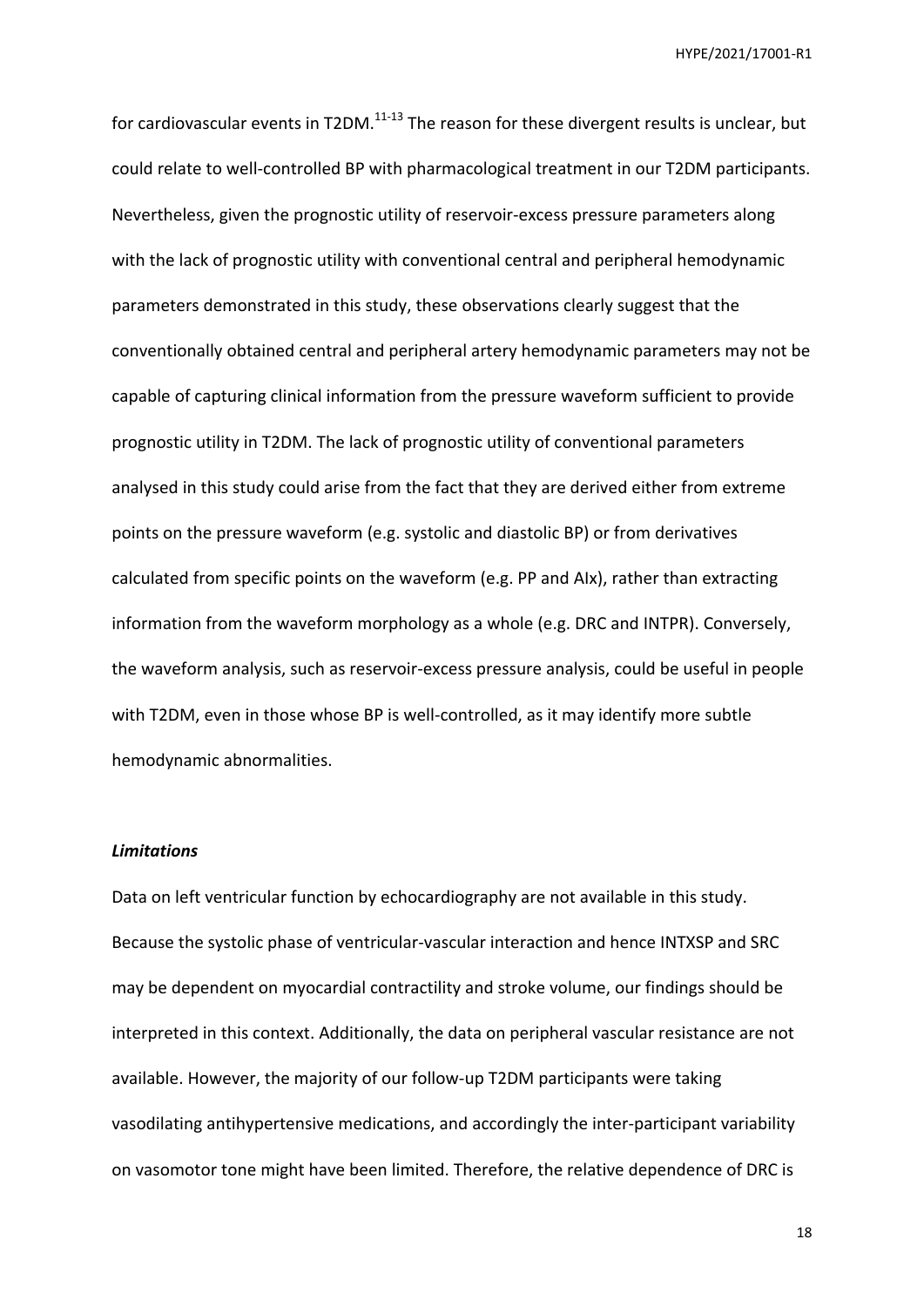shifted further toward central artery stiffness in our cohort and thus we think that our interpretation of the results is plausible. Lack of time to event data for the composite cardiovascular outcome meant that the evaluation of prognostic significance had to be performed by logistic regression analysis rather than survival analysis; however, given the low proportion of events, the loss of efficiency due to the use of logistic regression would be expected to have been very small.<sup>37</sup> Finally, all participants who were followed-up over three years were older people with T2DM. Therefore, the findings may not be applicable to other populations.

# *Perspectives*

We demonstrate that each reservoir-excess pressure parameter has a different association with T2DM and/or CVD. Furthermore, we present evidence that reservoir-excess pressure parameters independently predict the incidence of cardiovascular events during the 3-year follow-up period in individuals with T2DM. Conversely, conventional central and peripheral artery hemodynamic parameters did not demonstrate the prognostic utility in the same cohort. These results support the concept that the conduit artery pressure waveform contains clinically meaningful information for cardiovascular risk stratification, and also suggest that reservoir-excess pressure analysis may provide an additional tool for cardiovascular risk stratification in individuals with T2DM, over and above conventional interpretation of pressure waveform.

### **ACKNOWLEDGEMENT:**

a. Acknowledgements: The authors would like to thank all the participants who participated in the study.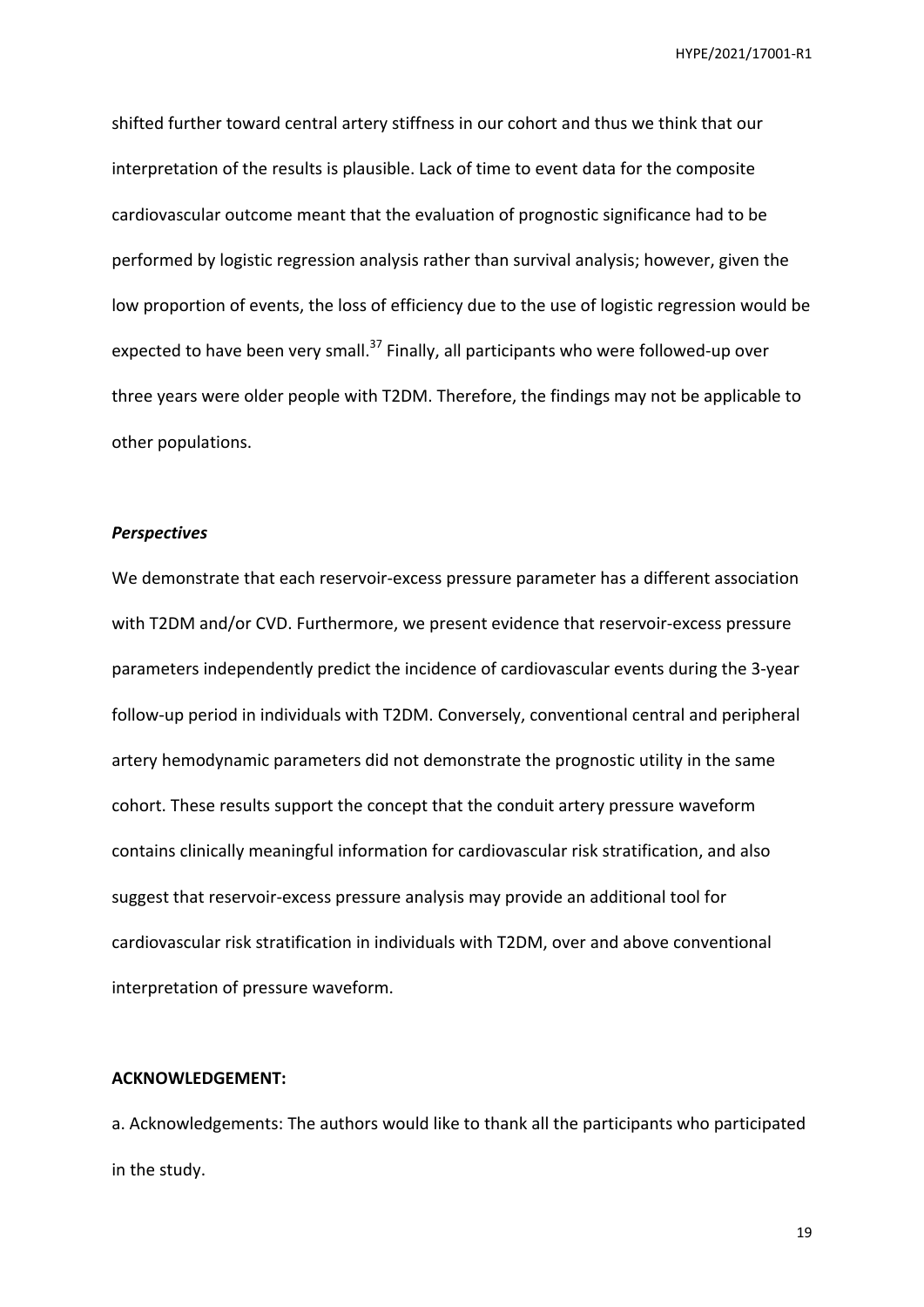b. Sources of Funding: This study was supported by the European Union's Seventh Framework Programme (FP7/2007-2013) for the Innovative Medicine Initiative under grant agreement number IMI/115006 (the SUMMIT consortium) and in part by the National Institute of Health Research (NIHR) Exeter Clinical Research Facility. The views expressed are those of the authors and not necessarily those of the UK National Health Service, the NIHR or the UK Department of Health and Social Care. ADH receives support from the British Heart Foundation, the Economic and Social Research Council (ESRC), the Horizon 2020 Framework Programme of the European Union, the National Institute on Aging, the National Institute for Health Research University College London Hospitals Biomedical Research Centre, the UK Medical Research Council and works in a unit that receives support from the UK Medical Research Council.

c. Disclosure: No potential conflicts of interest relevant to this article were reported.

### **REFERENCES:**

- 1. Rawshani A, Rawshani A, Franzen S, Eliasson B, Svensson AM, Miftaraj M, McGuire DK, Sattar N, Rosengren A, Gudbjornsdottir S. Mortality and cardiovascular disease in type 1 and type 2 diabetes. *N Engl J Med*. 2017;376:1407-1418
- 2. Emerging Risk Factors C, Sarwar N, Gao P, Seshasai SR, Gobin R, Kaptoge S, Di Angelantonio E, Ingelsson E, Lawlor DA, Selvin E, Stampfer M, Stehouwer CD, Lewington S, Pennells L, Thompson A, Sattar N, White IR, Ray KK, Danesh J. Diabetes mellitus, fasting blood glucose concentration, and risk of vascular disease: A collaborative meta-analysis of 102 prospective studies. *Lancet*. 2010;375:2215-2222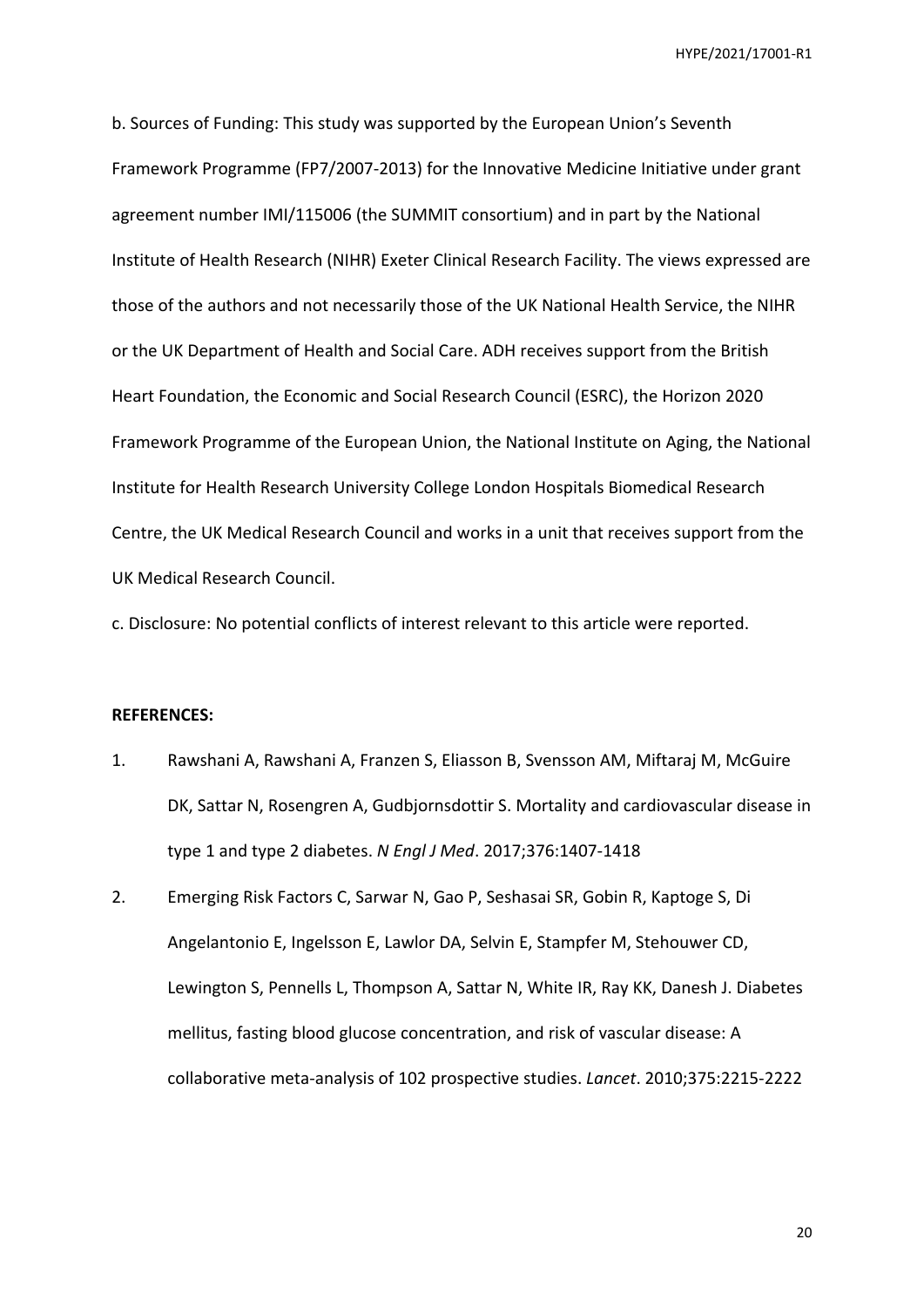- 3. Lin J, Thompson TJ, Cheng YJ, Zhuo X, Zhang P, Gregg E, Rolka DB. Projection of the future diabetes burden in the united states through 2060. *Popul Health Metr*. 2018;16:9
- 4. Shore AC, Colhoun HM, Natali A, Palombo C, Ostling G, Aizawa K, Kennback C, Casanova F, Persson M, Gooding K, Gates PE, Khan F, Looker HC, Adams F, Belch J, Pinnoli S, Venturi E, Morizzo C, Goncalves I, Ladenvall C, Nilsson J, consortium S. Measures of atherosclerotic burden are associated with clinically manifest cardiovascular disease in type 2 diabetes: A european cross-sectional study. *J Intern Med*. 2015;278:291-302
- 5. Casanova F, Adingupu DD, Adams F, Gooding KM, Looker HC, Aizawa K, Dove F, Elyas S, Belch JJF, Gates PE, Littleford RC, Gilchrist M, Colhoun HM, Shore AC, Khan F, Strain WD. The impact of cardiovascular co-morbidities and duration of diabetes on the association between microvascular function and glycaemic control. *Cardiovasc Diabetol*. 2017;16:114
- 6. Roman MJ, Devereux RB. Association of central and peripheral blood pressures with intermediate cardiovascular phenotypes. *Hypertension*. 2014;63:1148-1153
- 7. Boutouyrie P, Bussy C, Hayoz D, Hengstler J, Dartois N, Laloux B, Brunner H, Laurent S. Local pulse pressure and regression of arterial wall hypertrophy during long-term antihypertensive treatment. *Circulation*. 2000;101:2601-2606
- 8. de Luca N, Asmar RG, London GM, O'Rourke MF, Safar ME, Investigators RP. Selective reduction of cardiac mass and central blood pressure on low-dose combination perindopril/indapamide in hypertensive subjects. *J Hypertens*. 2004;22:1623-1630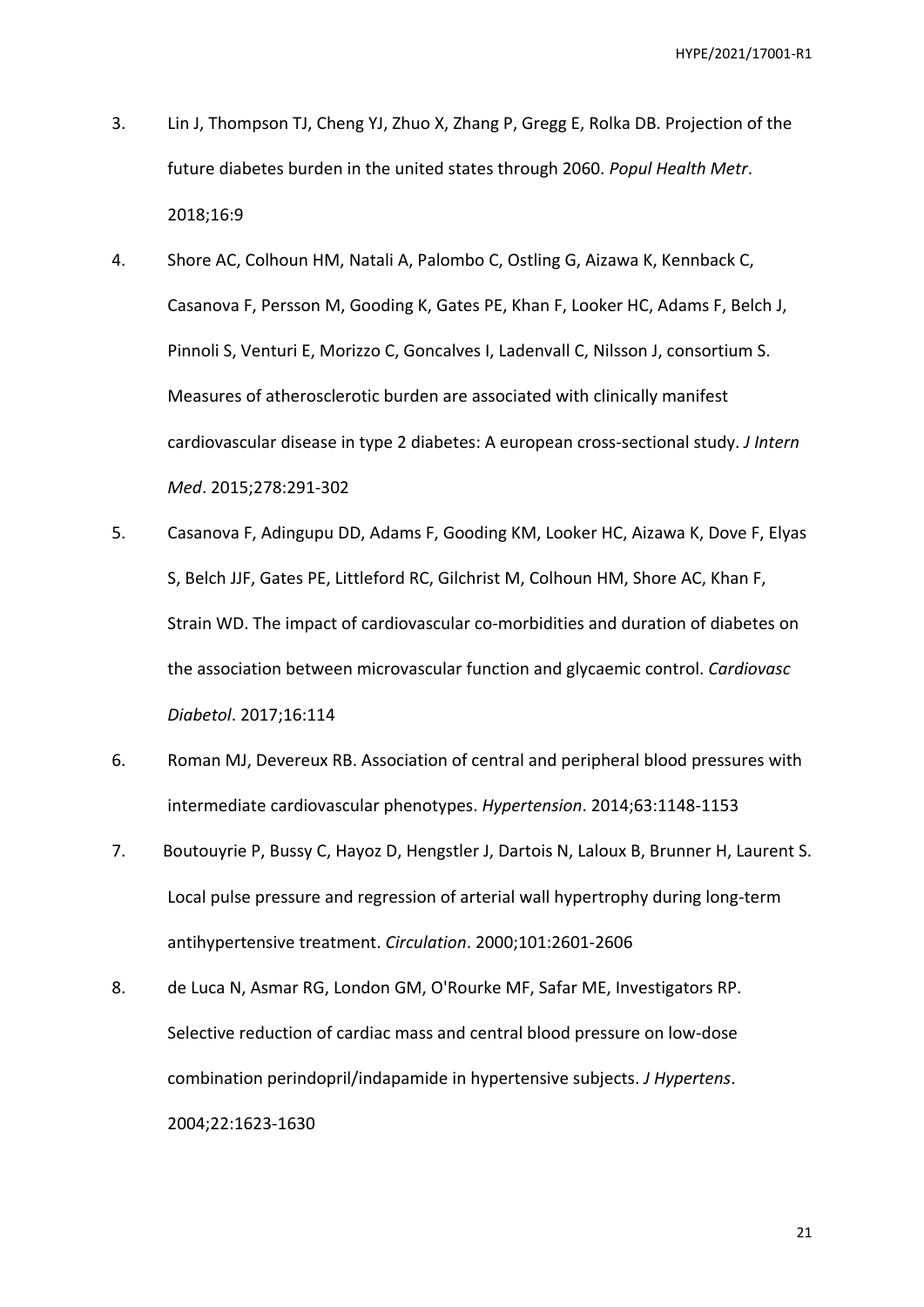- 9. McEniery CM, Cockcroft JR, Roman MJ, Franklin SS, Wilkinson IB. Central blood pressure: Current evidence and clinical importance. *Eur Heart J*. 2014;35:1719-1725
- 10. Cheng HM, Chuang SY, Wang TD, Kario K, Buranakitjaroen P, Chia YC, Divinagracia R, Hoshide S, Minh HV, Nailes J, Park S, Shin J, Siddique S, Sison J, Soenarta AA, Sogunuru GP, Sukonthasarn A, Tay JC, Teo BW, Turana Y, Verma N, Zhang Y, Wang JG, Chen CH. Central blood pressure for the management of hypertension: Is it a practical clinical tool in current practice? *J Clin Hypertens (Greenwich)*. 2020;22:391- 406
- 11. Schram MT, Kostense PJ, Van Dijk RA, Dekker JM, Nijpels G, Bouter LM, Heine RJ, Stehouwer CD. Diabetes, pulse pressure and cardiovascular mortality: The hoorn study. *J Hypertens*. 2002;20:1743-1751
- 12. Cockcroft JR, Wilkinson IB, Evans M, McEwan P, Peters JR, Davies S, Scanlon MF, Currie CJ. Pulse pressure predicts cardiovascular risk in patients with type 2 diabetes mellitus. *Am J Hypertens*. 2005;18:1463-1467; discussion 1468-1469
- 13. Nilsson PM, Cederholm J, Eeg-Olofsson K, Eliasson B, Zethelius B, Gudbjornsdottir S, Swedish National Diabetes R. Pulse pressure strongly predicts cardiovascular disease risk in patients with type 2 diabetes from the swedish national diabetes register (ndr). *Diabetes Metab*. 2009;35:439-446
- 14. Agnoletti D, Lieber A, Zhang Y, Protogerou AD, Borghi C, Blacher J, Safar ME. Central hemodynamic modifications in diabetes mellitus. *Atherosclerosis*. 2013;230:315-321
- 15. Schram MT, Henry RM, van Dijk RA, Kostense PJ, Dekker JM, Nijpels G, Heine RJ, Bouter LM, Westerhof N, Stehouwer CD. Increased central artery stiffness in impaired glucose metabolism and type 2 diabetes: The hoorn study. *Hypertension*. 2004;43:176-181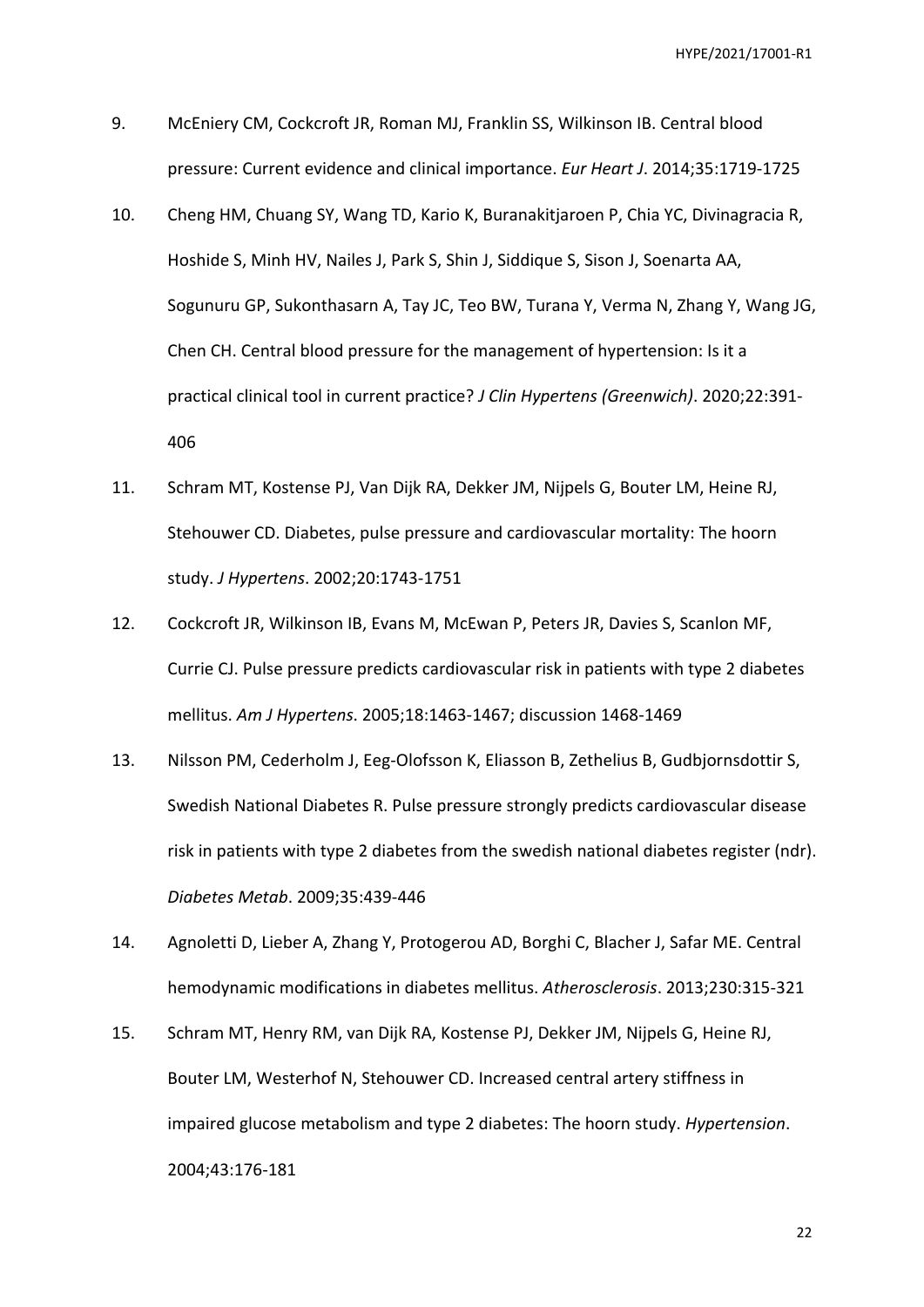- 16. Parker KH, Alastruey J, Stan GB. Arterial reservoir-excess pressure and ventricular work. *Med Biol Eng Comput*. 2012;50:419-424
- 17. Hughes AD, Parker KH. The modified arterial reservoir: An update with consideration of asymptotic pressure (pinfinity) and zero-flow pressure (pzf). *Proc Inst Mech Eng H*. 2020;234:1288-1299
- 18. Davies JE, Lacy P, Tillin T, Collier D, Cruickshank JK, Francis DP, Malaweera A, Mayet J, Stanton A, Williams B, Parker KH, Mc GTSA, Hughes AD. Excess pressure integral predicts cardiovascular events independent of other risk factors in the conduit artery functional evaluation substudy of anglo-scandinavian cardiac outcomes trial. *Hypertension*. 2014;64:60-68
- 19. Narayan O, Davies JE, Hughes AD, Dart AM, Parker KH, Reid C, Cameron JD. Central aortic reservoir-wave analysis improves prediction of cardiovascular events in elderly hypertensives. *Hypertension*. 2015;65:629-635
- 20. Hametner B, Wassertheurer S, Hughes AD, Parker KH, Weber T, Eber B. Reservoir and excess pressures predict cardiovascular events in high-risk patients. *Int J Cardiol*. 2014;171:31-36
- 21. Huang JT, Cheng HM, Yu WC, Lin YP, Sung SH, Wang JJ, Wu CL, Chen CH. Value of excess pressure integral for predicting 15-year all-cause and cardiovascular mortalities in end-stage renal disease patients. *Journal of the American Heart Association*. 2017;6:e006701
- 22. Fortier C, Cote G, Mac-Way F, Goupil R, Desbiens LC, Desjardins MP, Marquis K, Hametner B, Wassertheurer S, Schultz MG, Sharman JE, Agharazii M. Prognostic value of carotid and radial artery reservoir-wave parameters in end-stage renal disease. *Journal of the American Heart Association*. 2019;8:e012314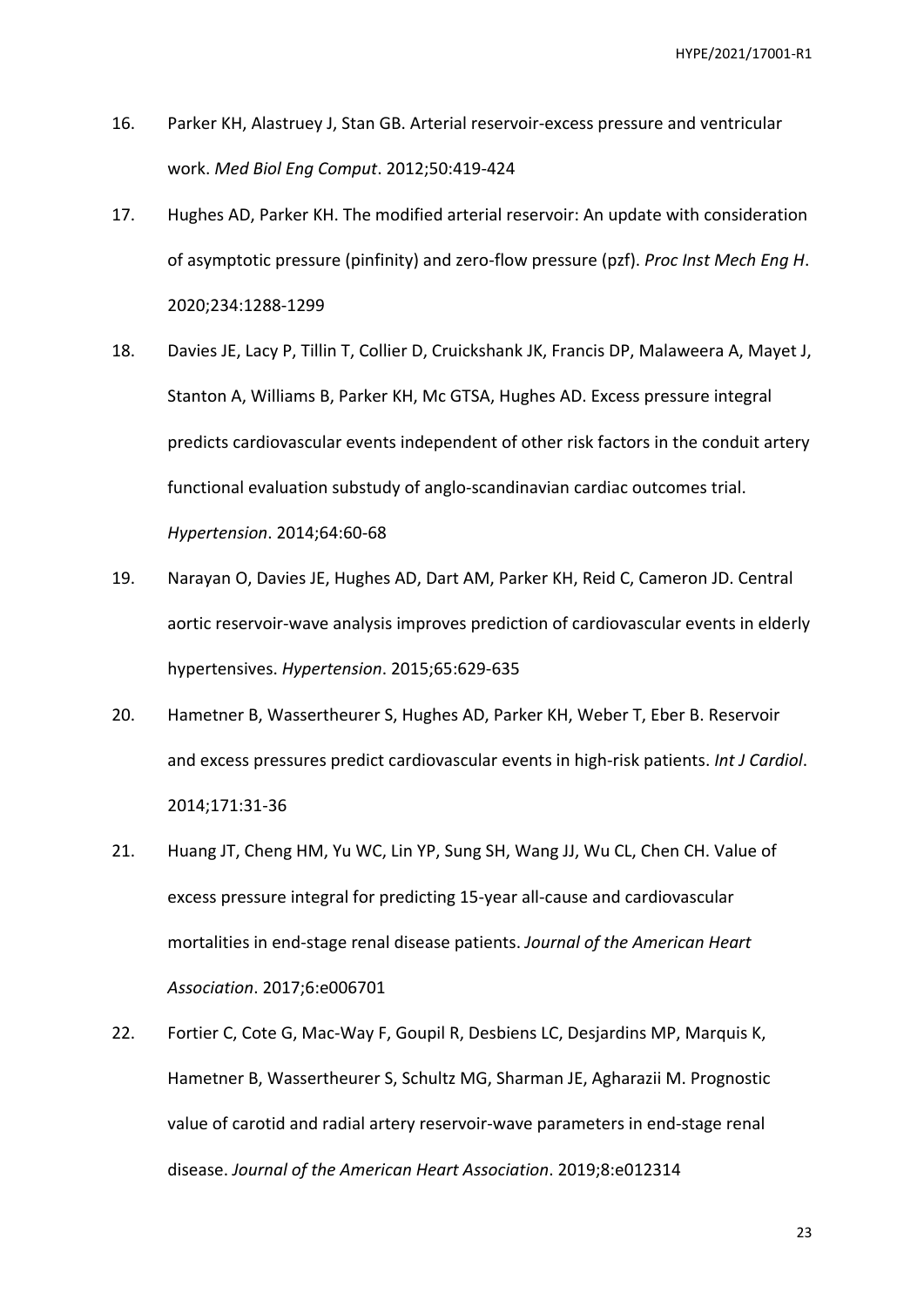- 23. Wang WT, Sung SH, Wang JJ, Wu CK, Lin LY, Lee JC, Cheng HM, Chen CH. Excess pressure integral predicts long-term all-cause mortality in stable heart failure patients. *Am J Hypertens*. 2017;30:271-278
- 24. Cheng HM, Chuang SY, Wang JJ, Shih YT, Wang HN, Huang CJ, Huang JT, Sung SH, Lakatta EG, Yin FC, Chou P, Yeh CJ, Bai CH, Pan WH, Chen CH. Prognostic significance of mechanical biomarkers derived from pulse wave analysis for predicting long-term cardiovascular mortality in two population-based cohorts. *Int J Cardiol*. 2016;215:388-395
- 25. Climie RE, Srikanth V, Keith LJ, Davies JE, Sharman JE. Exercise excess pressure and exercise-induced albuminuria in patients with type 2 diabetes mellitus. *Am J Physiol Heart Circ Physiol*. 2015;308:H1136-1142
- 26. Ramos JS, Ramos MV, Dalleck LC, Borrani F, Walker KB, Fassett RG, Sharman JE, Coombes JS. Fitness is independently associated with central hemodynamics in metabolic syndrome. *Med Sci Sports Exerc*. 2016;48:1539-1547
- 27. Shore AC, Colhoun HM, Natali A, Palombo C, Khan F, Ostling G, Aizawa K, Kennback C, Casanova F, Persson M, Gooding K, Gates PE, Looker H, Dove F, Belch J, Pinnola S, Venturi E, Kozakova M, Goncalves I, Kravic J, Bjorkbacka H, Nilsson J, Consortium S. Use of vascular assessments and novel biomarkers to predict cardiovascular events in type 2 diabetes: The summit vip study. *Diabetes Care*. 2018;41:2212-2219
- 28. Chen CH, Nevo E, Fetics B, Pak PH, Yin FC, Maughan WL, Kass DA. Estimation of central aortic pressure waveform by mathematical transformation of radial tonometry pressure. Validation of generalized transfer function. *Circulation*. 1997;95:1827-1836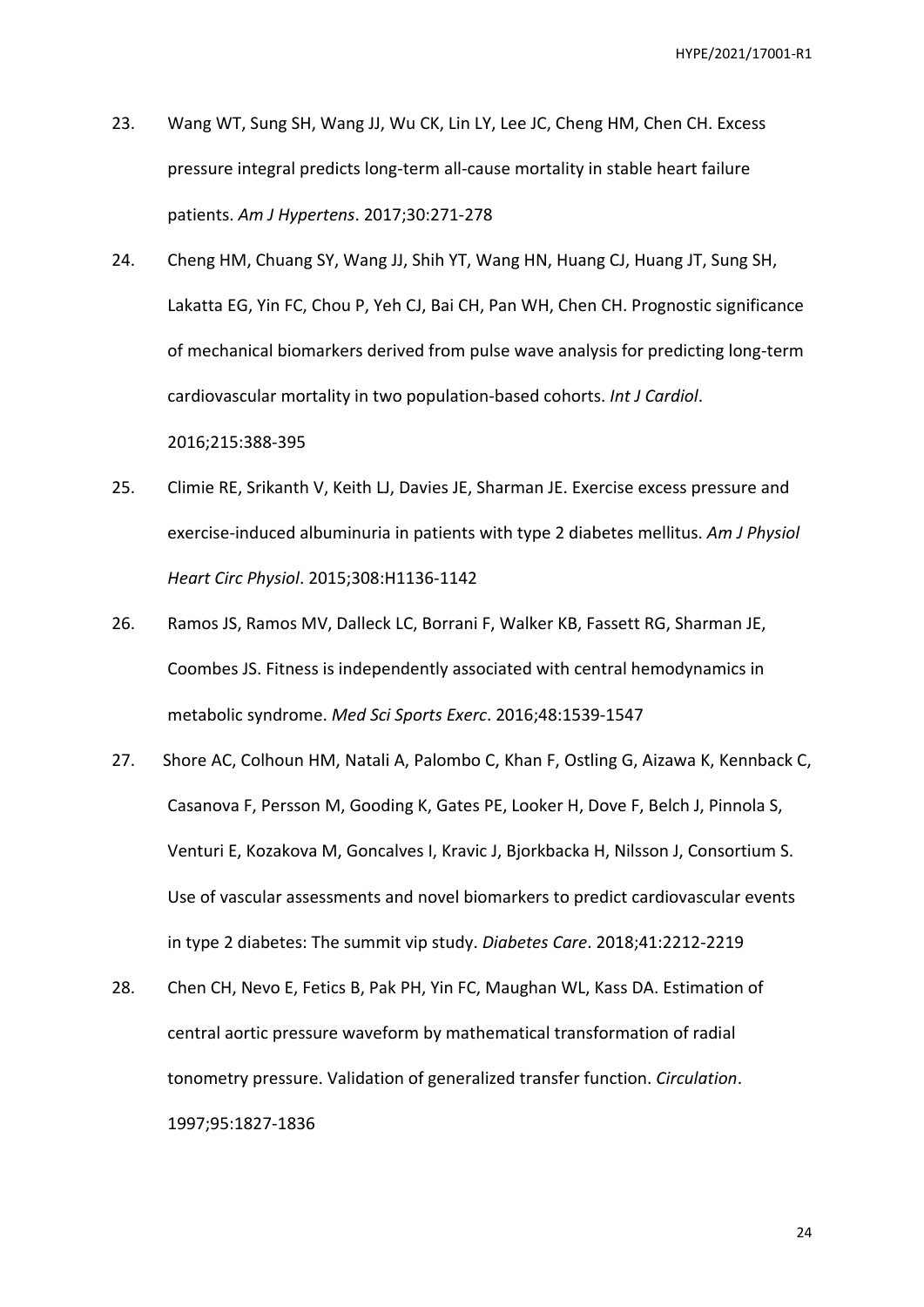- 29. Pauca AL, O'Rourke MF, Kon ND. Prospective evaluation of a method for estimating ascending aortic pressure from the radial artery pressure waveform. *Hypertension*. 2001;38:932-937
- 30. Su J, Hughes AD, Simonsen U, Nielsen-Kudsk JE, Parker KH, Howard LS, Mellemkjaer S. Impact of pulmonary endarterectomy on pulmonary arterial wave propagation and reservoir function. *Am J Physiol Heart Circ Physiol*. 2019;317:H505-H516
- 31. Armstrong MK, Schultz MG, Picone DS, Black JA, Dwyer N, Roberts-Thomson P, Sharman JE. Associations of reservoir-excess pressure parameters derived from central and peripheral arteries with kidney function. *Am J Hypertens*. 2020;33:325- 330
- 32. Laurent S, Cockcroft J, Van Bortel L, Boutouyrie P, Giannattasio C, Hayoz D, Pannier B, Vlachopoulos C, Wilkinson I, Struijker-Boudier H. Expert consensus document on arterial stiffness: Methodological issues and clinical applications. *Eur Heart J*. 2006;27:2588-2605
- 33. Mitchell GF. Aortic stiffness, pressure and flow pulsatility, and target organ damage. *Journal of applied physiology*. 2018;125:1871-1880
- 34. O'Rourke MF. How stiffening of the aorta and elastic arteries leads to compromised coronary flow. *Heart*. 2008;94:690-691
- 35. Schultz MG, Davies JE, Hardikar A, Pitt S, Moraldo M, Dhutia N, Hughes AD, Sharman JE. Aortic reservoir pressure corresponds to cyclic changes in aortic volume: Physiological validation in humans. *Arterioscler Thromb Vasc Biol*. 2014;34:1597- 1603
- 36. Lewington S, Clarke R, Qizilbash N, Peto R, Collins R, Prospective Studies C. Agespecific relevance of usual blood pressure to vascular mortality: A meta-analysis of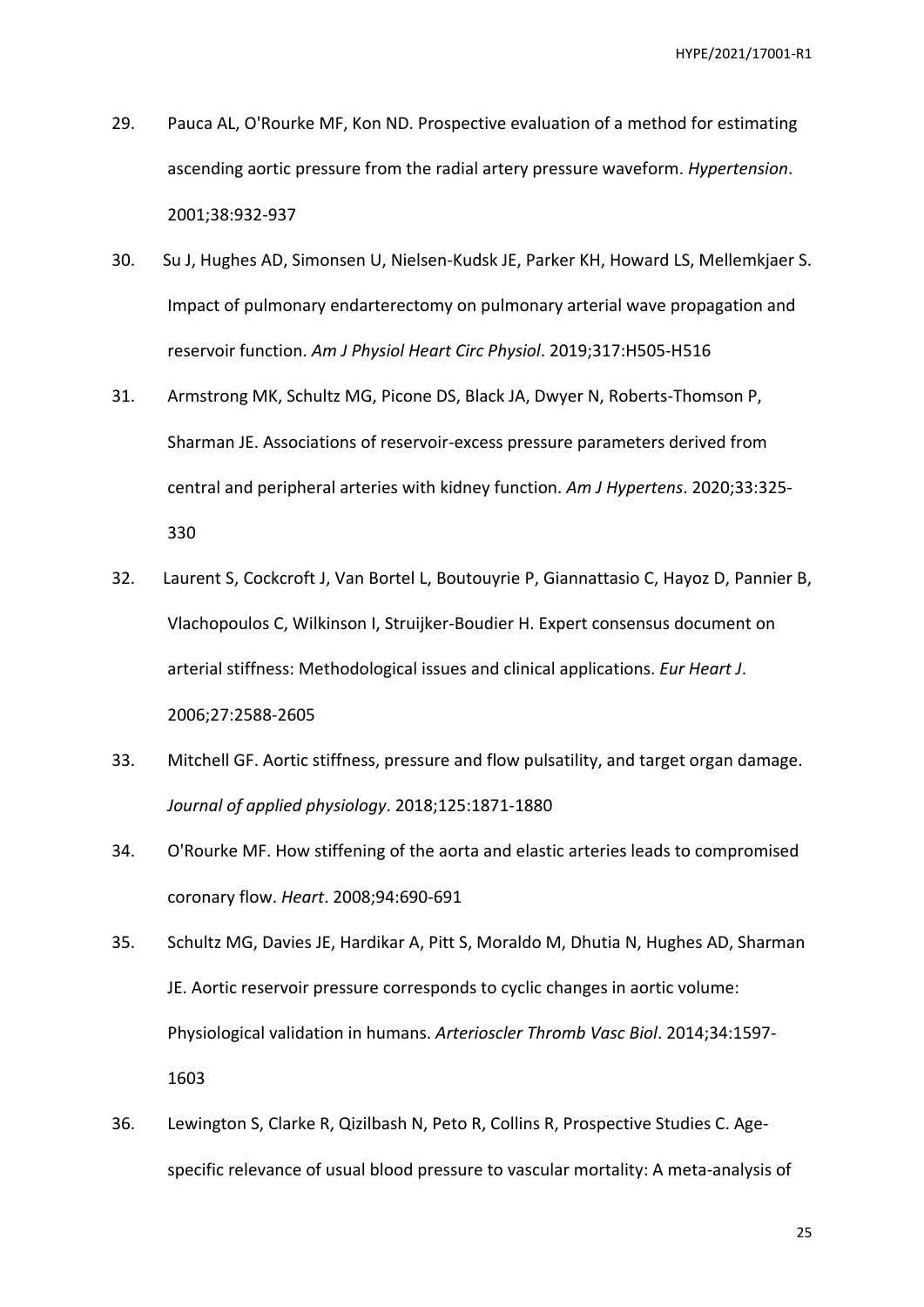individual data for one million adults in 61 prospective studies. *Lancet*.

2002;360:1903-1913

37. Annesi I, Moreau T, Lellouch J. Efficiency of the logistic regression and cox proportional hazards models in longitudinal studies. *Stat Med*. 1989;8:1515-1521

# **NOVELTY AND SIGNIFICANCE:**

### *What Is New?*

- The parameters derived from reservoir-excess pressure analysis, namely reservoir pressure integral and diastolic rate constant, independently predict the incidence of cardiovascular events in people with type 2 diabetes (T2DM), whereas conventional central and peripheral hemodynamic parameters do not in the same cohort.
- Additionally, each reservoir-excess pressure parameter has a different association with the presence of T2DM and/or cardiovascular disease.

# *What Is Relevant?*

- The prognostic utility of conventional central blood pressure and its morphological parameters is unclear in people with T2DM.
- Reservoir-excess pressure analysis may provide useful information on cardiovascular risk stratification in people with T2DM that is not available from the conventional interpretation of blood pressure waveform.

### *Summary*

 Reservoir-excess pressure parameters indicate disturbed cardiovascular function and independently predict cardiovascular events in T2DM.

### **FIGURE LEGENDS:**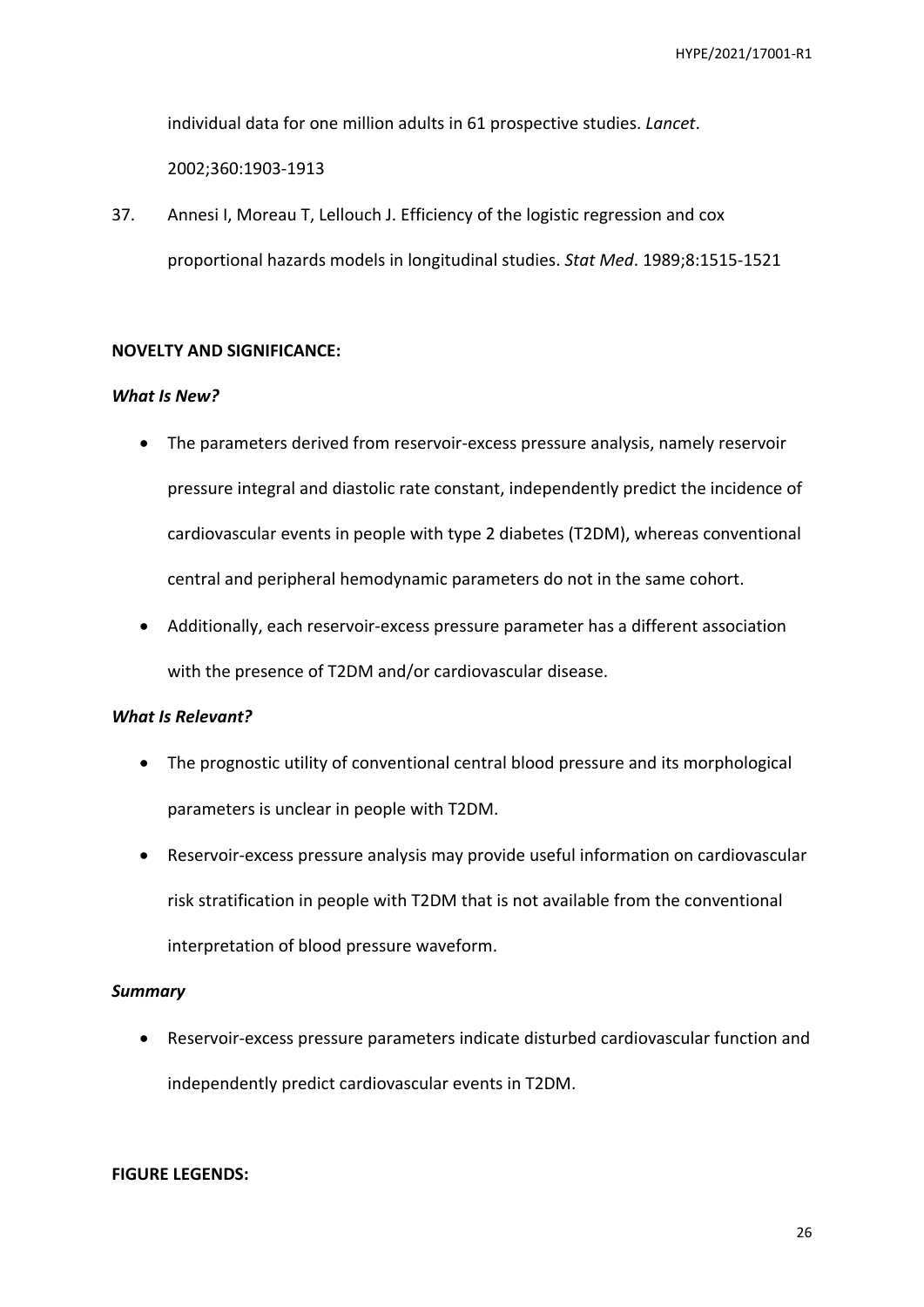**Figure 1.** A schematic representation of reservoir-excess pressure separation in the radial artery. INTPR, reservoir pressure integral; MAXPR, peak reservoir pressure; INTXSP, excess pressure integral; SRC, systolic rate constant; DRC, diastolic rate constant. Adapted from Davies et al.<sup>18</sup>

**Figure 2.** Comparisons of reservoir-excess pressure parameters among the groups at baseline. The data are shown as medians (95% confidence intervals). DMCVD, type 2 diabetes with cardiovascular disease group; DM, type 2 diabetes group; CTRL, control group; INTPR, reservoir pressure integral; MAXPR, peak reservoir pressure; INTXSP, excess pressure integral; SRC, systolic rate constant; DRC, diastolic rate constant.

**Figure 3.** Logistic regression analysis of reservoir-excess pressure parameters, and conventional central and peripheral artery hemodynamic parameters for predicting cardiovascular events in individuals with type 2 diabetes. **A**: Results of a minimally adjusted (age and sex) logistic regression analysis of reservoir-excess pressure parameters. **B**: Results of a minimally adjusted (age and sex) logistic regression analysis of conventional central and peripheral artery hemodynamic parameters. **C**: Results of multivariate logistic regression analysis of reservoir-excess pressure parameters. **D**: Results of multivariate logistic regression analysis of conventional central and peripheral artery hemodynamic parameters. In **C** and **D**, age, sex, total and HDL cholesterol, current smoking, systolic blood pressure, pharmacological hypertensive treatment at baseline, and study centre were included in the model in addition to each reservoir-excess pressure parameter, and conventional central and peripheral artery hemodynamic parameters. INTPR, reservoir pressure integral; MAXPR, peak reservoir pressure; INTXSP, excess pressure integral; SRC, systolic rate constant; DRC, diastolic rate constant; CSBP, central systolic blood pressure; CDBP, central diastolic blood pressure; CPP, central pulse pressure; CAP, central augmented pressure; CAIx@HR75,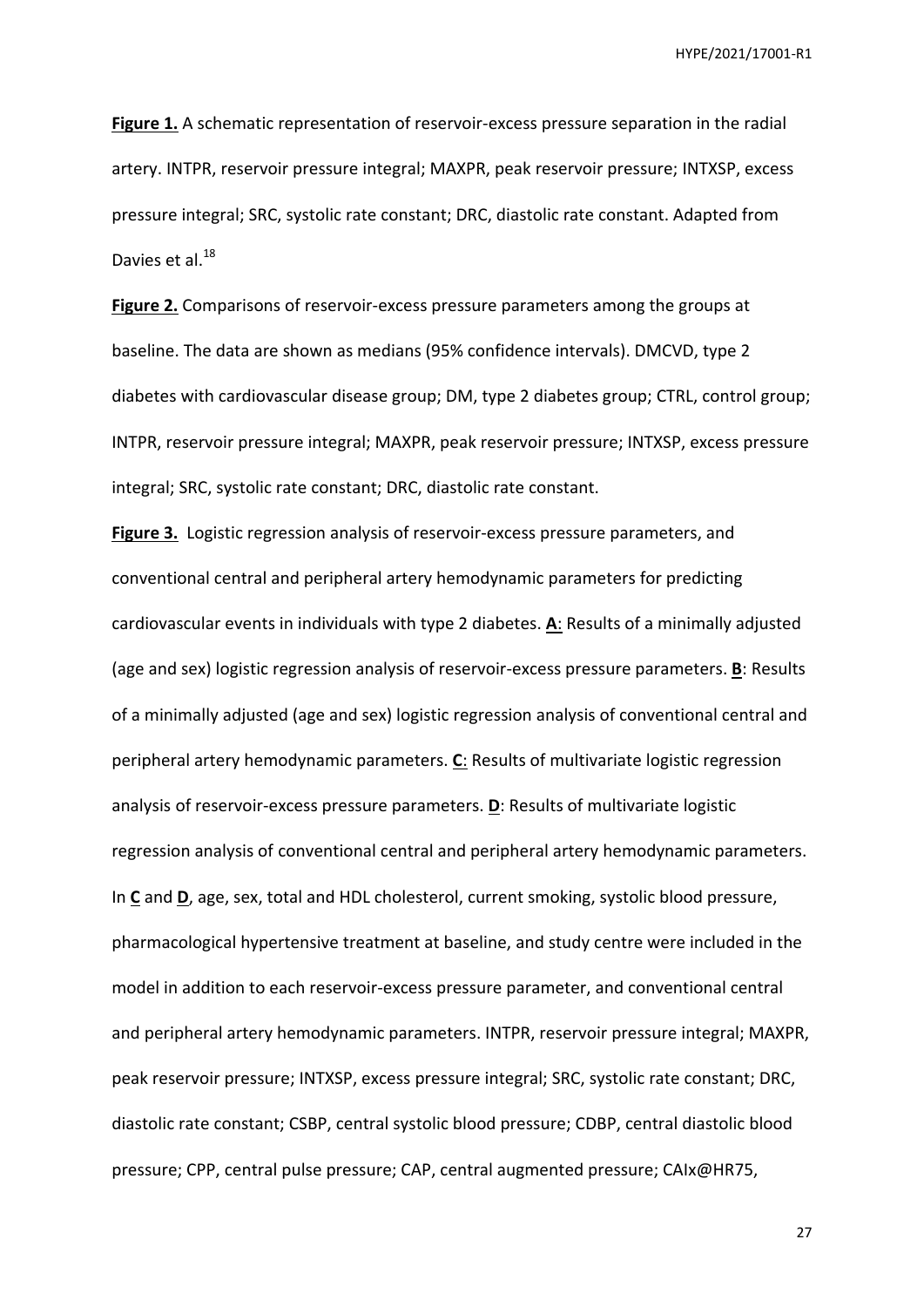central augmentation index adjusted for heart rate 75 beat per min; BSBP, brachial systolic

blood pressure; BPP, brachial pulse pressure.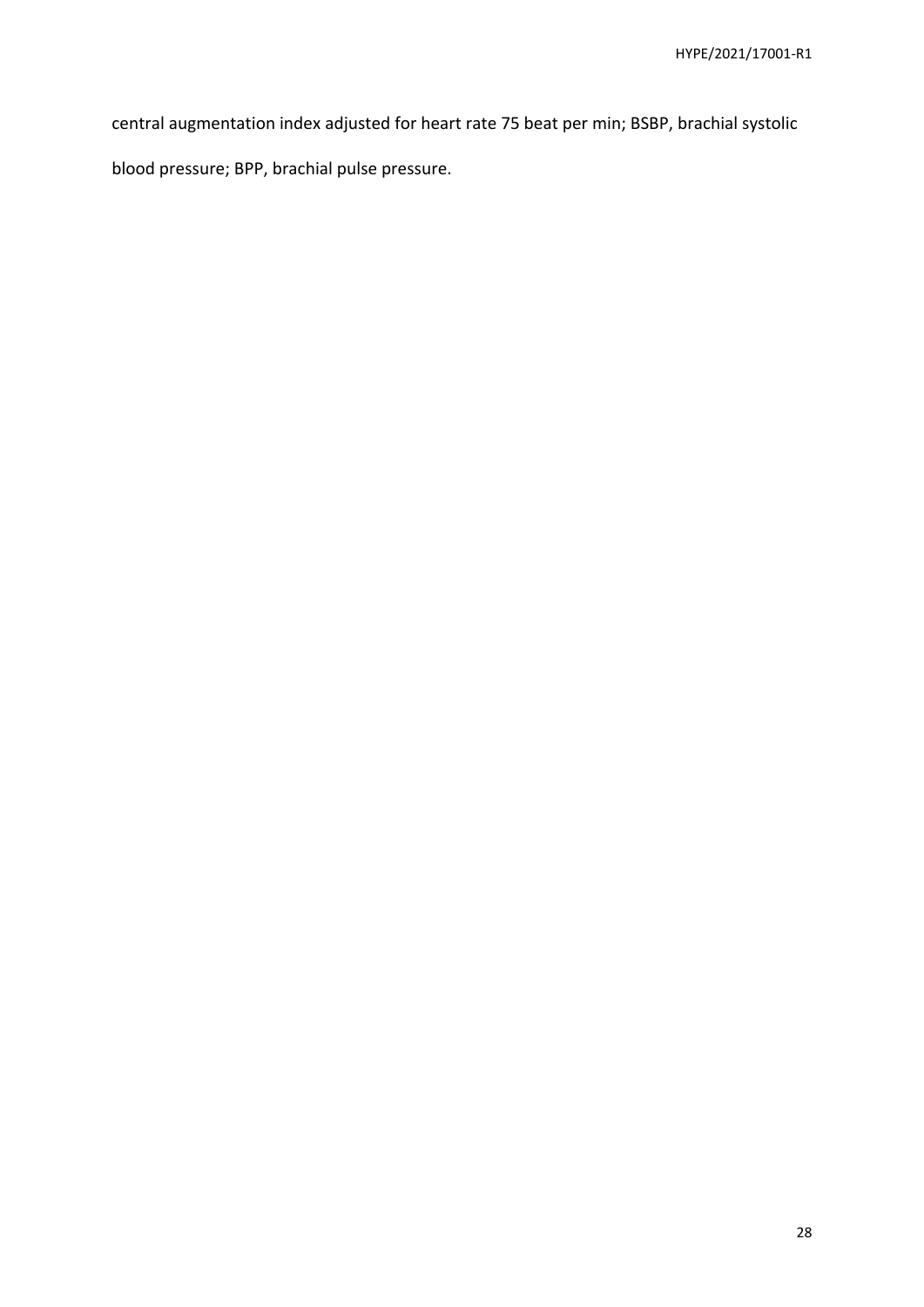| Table 1. Selected baseline characteristics, reservoir-excess pressure parameters, and conventional central and peripheral artery hemodynamic |  |  |  |
|----------------------------------------------------------------------------------------------------------------------------------------------|--|--|--|
| parameters of the study participants stratified by group.                                                                                    |  |  |  |

| Parameter                          | 1. Type 2 DM with CVD | 2. Type 2 DM        | 3. Control       | p       |         |         | $p(1 \vee 2) p(1 \vee 3) p(2 \vee 3)$ |
|------------------------------------|-----------------------|---------------------|------------------|---------|---------|---------|---------------------------------------|
| Participants' characteristics      |                       |                     |                  |         |         |         |                                       |
| Age, yrs                           | 70.4±7.8              | 67.7±8.4            | 67.2±8.9         | < 0.001 | < 0.001 | < 0.001 | 0.999                                 |
| Female, n (%)                      | 94 (30.7)             | 142 (40.8)          | 83 (46.6)        | 0.001   |         |         |                                       |
| BMI, $\text{kg/m}^2$               | 30.7 (30.2-31.2)      | 30.6 (30.1-31.1)    | 26.3 (25.6-27.0) | < 0.001 | 0.999   | < 0.001 | < 0.001                               |
| <b>Total CHOL, mmol/l</b>          | $3.9(3.8-4.0)$        | $4.2(4.1-4.3)$      | $5.3(5.2-5.4)$   | < 0.001 | < 0.001 | < 0.001 | < 0.001                               |
| LDL CHOL, mmol/l                   | $2.0(1.9-2.1)$        | $2.2(2.1-2.3)$      | $3.2(3.1-3.3)$   | < 0.001 | 0.001   | < 0.001 | < 0.001                               |
| HDL CHOL, mmol/l                   | $1.2(1.1-1.2)$        | $1.3(1.3-1.4)$      | $1.6(1.6-1.7)$   | < 0.001 | < 0.001 | < 0.001 | < 0.001                               |
| Triglycerides, mmol/l              | $1.6(1.5-1.6)$        | $1.4(1.3-1.5)$      | $1.2(1.1-1.3)$   | < 0.001 | 0.016   | < 0.001 | 0.002                                 |
| Fasting glucose, mmol/l            | $8.2(7.9-8.5)$        | $7.8(7.5-8.1)$      | $5.3(5.1-5.6)$   | < 0.001 | 0.221   | < 0.001 | < 0.001                               |
| HbA1c, mmol/mol                    | 58.1 (56.6-60.0)      | 54.6 (53.3-55.9)    | 38.7 (37.4-40.0) | < 0.001 | 0.002   | < 0.001 | < 0.001                               |
| Creatinine, µmol/l                 | 87.3 (85.0-89.6)      | 79.3 (77.5-81.3)    | 79.2 (76.6-81.9) | < 0.001 | < 0.001 | < 0.001 | 0.999                                 |
| <b>Brachial systolic BP, mmHg</b>  | 134.9 (133.0-136.8)   | 135.8 (134.0-137.6) | 133.2 (130.7-    | 0.262   |         |         |                                       |
| <b>Brachial diastolic BP, mmHg</b> | 73.0 (72.0-73.9)      | 76.0 (75.1-76.9)    | 76.5 (75.2-77.8) | < 0.001 | < 0.001 | < 0.001 | 0.999                                 |
| Heart rate, bpm                    | 61.8 (60.7-62.9)      | 63.1 (62.1-64.2)    | 57.9 (56.4-59.3) | < 0.001 | 0.273   | < 0.001 | < 0.001                               |
| eGFR, $ml/min/1.73m2$              | 75.6 (73.4-77.9)      | 82.6 (80.6-84.6)    | 82.3 (79.5-85.1) | < 0.001 | < 0.001 | 0.001   | 0.999                                 |
| Current smoker, n (%)              | 31(10.1)              | 28(8.1)             | 15 (8.4)         | 0.627   |         |         |                                       |
| $HT-Rx, n$ $(\%)$                  | 283 (92.5)            | 241 (69.3)          | 55 (30.9)        | < 0.001 |         |         |                                       |
| Statin, n (%)                      | 267 (87.3)            | 238 (68.4)          | 38 (21.3)        | < 0.001 |         |         |                                       |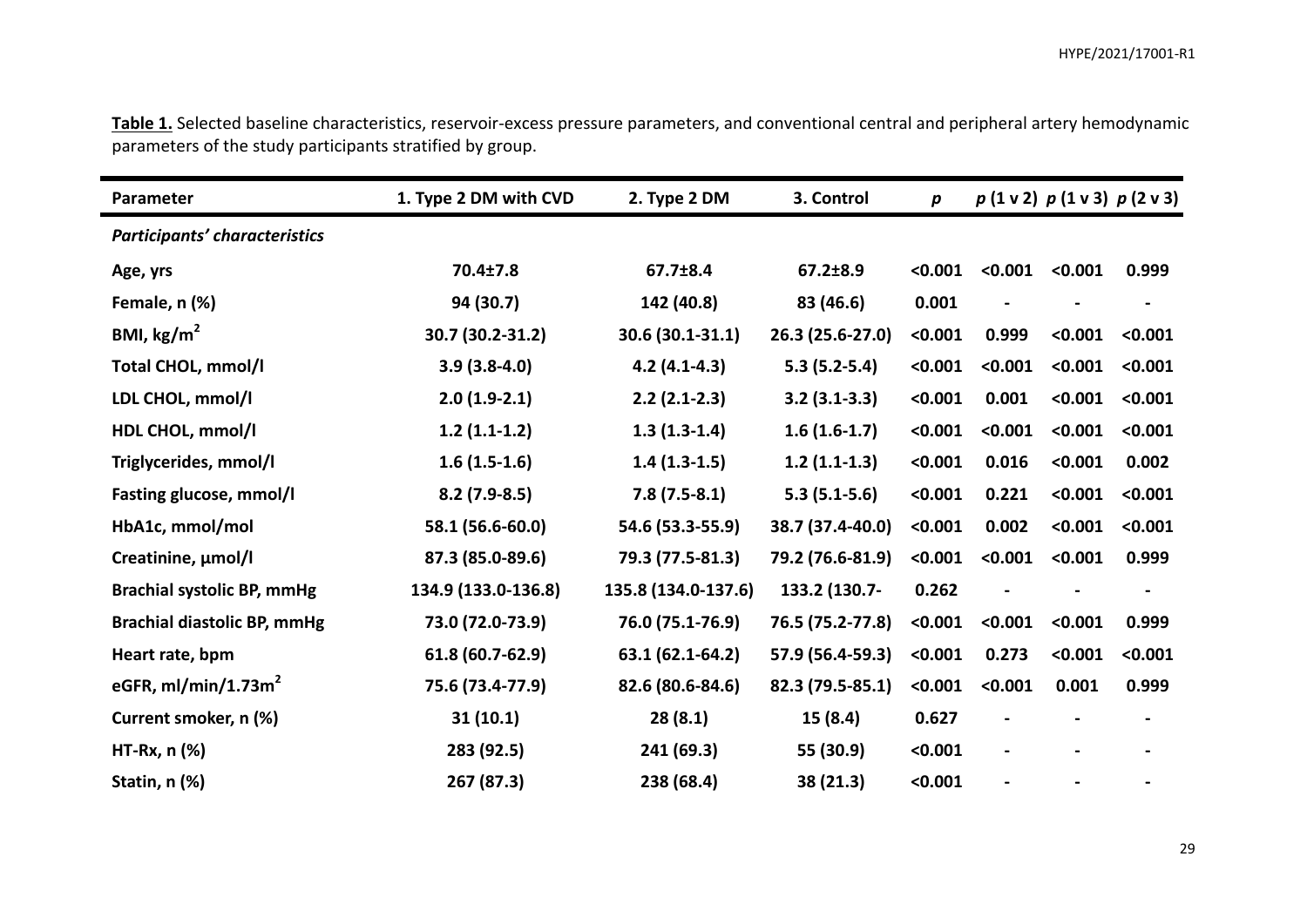| Glitazone, n (%)                           | 18 (5.9)            | 19 (5.5)            |                  | 0.804   |                              |         |       |
|--------------------------------------------|---------------------|---------------------|------------------|---------|------------------------------|---------|-------|
| Metformin, n (%)                           | 196 (64.1)          | 253 (72.7)          |                  | 0.024   | $\qquad \qquad \blacksquare$ |         |       |
| Sulfonylureas, n (%)                       | 84 (27.5)           | 97 (27.9)           |                  | 0.950   |                              |         |       |
| DPP-4 inhibitors, n (%)                    | 22(7.2)             | 29(8.3)             |                  | 0.614   |                              |         |       |
| Insulin, $n$ $(\%)$                        | 100(32.7)           | 63 (18.1)           | Ξ.               | < 0.001 |                              |         |       |
| Incretin analogues, n (%)                  | 16(5.2)             | 19 (5.5)            |                  | 0.907   |                              |         |       |
| <b>Conventional hemodynamic parameters</b> |                     |                     |                  |         |                              |         |       |
| Central systolic BP, mmHg                  | 125.7 (123.8-127.7) | 126.3 (124.4-128.1) | 126.3 (123.7-    | 0.913   |                              |         |       |
| <b>Central diastolic BP, mmHg</b>          | 74.2 (73.2-75.2)    | 77.5 (76.5-78.5)    | 78.0 (76.6-79.3) | < 0.001 | < 0.001                      | < 0.001 | 0.999 |
| <b>Central PP, mmHg</b>                    | 51.6 (50.1-53.0)    | 48.7 (47.4-50.1)    | 48.3 (46.4-50.2) | 0.006   | 0.016                        | 0.022   | 0.999 |
| <b>Central AP, mmHg</b>                    | 16.6 (15.9-17.4)    | 15.4 (14.6-16.1)    | 16.8 (15.8-17.8) | 0.025   | 0.064                        | 0.999   | 0.076 |
| Central Alx@HR75, %                        | 24.7 (23.9-25.6)    | 24.6 (23.8-25.4)    | 25.7 (24.6-26.7) | 0.259   | $\blacksquare$               |         |       |
| <b>Brachial PP, mmHg</b>                   | 62.0 (60.6-63.5)    | 59.9 (58.5-61.3)    | 56.8 (54.8-58.7) | < 0.001 | 0.123                        | < 0.001 | 0.027 |

Data are shown as means±SD, means (95% confidence intervals), or numbers (%). *p*-values shown for between-group comparisons (e.g. 1 v 2) are those that are corrected by a Bonferroni post hoc test. BMI, body mass index; CHOL, cholesterol; LDL, low-density lipoprotein; HDL, highdensity lipoprotein; HbA1c, haemoglobin A1c; BP, blood pressure; eGFR, estimated glomerular filtration rate; HT-Rx, pharmacological hypertensive treatment at baseline; DPP-4, Dipeptidyl peptidase-4; INTPR, reservoir pressure integral; MAXPR, peak reservoir pressure; INTXSP, excess pressure integral; SRC, systolic rate constant; DRC, diastolic rate constant; BP, blood pressure; PP, pulse pressure; AP, augmented pressure; AIx@HR75, augmentation index adjusted for heart rate 75 beat per minute.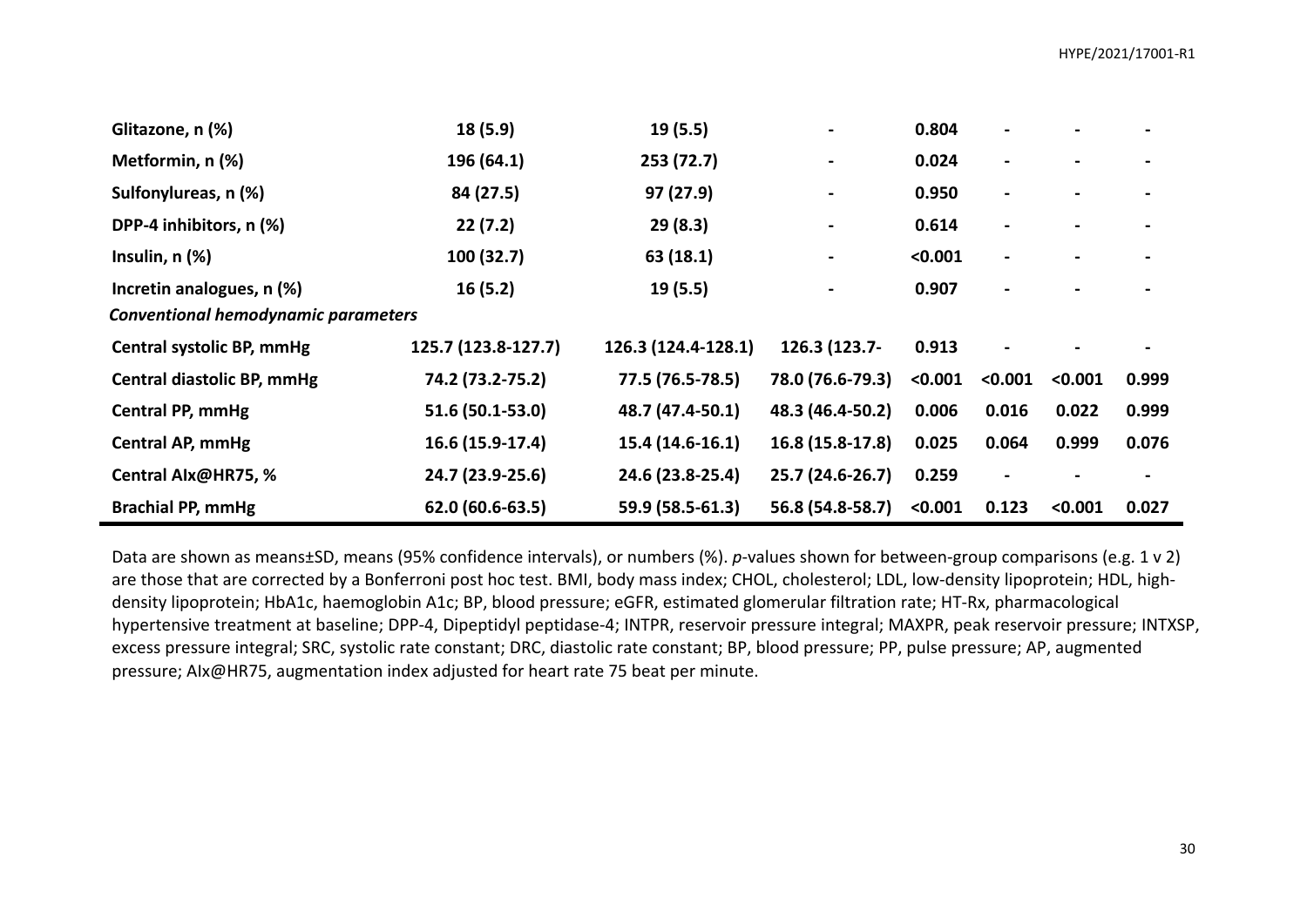**Table 2.** Selected baseline characteristics, reservoir-excess pressure parameters, and conventional central and peripheral artery hemodynamic parameters of individuals with type 2 diabetes stratified by the incidence of cardiovascular event during the 3-year followup period.

| Parameter                            | No Event (n=559) | Event (n=83)     | p       |
|--------------------------------------|------------------|------------------|---------|
| <b>Participants' characteristics</b> |                  |                  |         |
| Age, yrs                             | 69.0±8.2         | $69.2 \pm 8.4$   | 0.898   |
| Female, n (%)                        | 202 (36.1)       | 27(32.5)         | 0.522   |
| BMI, $\text{kg/m}^2$                 | 30.4±5.1         | $30.9 \pm 5.4$   | 0.391   |
| Total CHOL, mmol/l                   | $4.1 \pm 1.0$    | $4.0 + 0.9$      | 0.625   |
| LDL CHOL, mmol/l                     | $2.1 \pm 0.8$    | $2.1 \pm 0.7$    | 0.639   |
| HDL CHOL, mmol/l                     | $1.3 + 0.4$      | $1.2 + 0.4$      | 0.256   |
| Triglycerides, mmol/l                | $1.4(1.0-2.0)$   | $1.4(1.0-1.9)$   | 0.843   |
| Fasting glucose, mmol/l              | $7.9(6.6-9.4)$   | $7.8(6.7-9.5)$   | 0.858   |
| HbA1c, mmol/mol                      | 56.0 (48.0-64.0) | 57.0 (51.0-70.0) | 0.039   |
| Creatinine, µmol/l                   | 83.0 (69.0-96.0) | 81.5 (71.0-98.0) | 0.838   |
| <b>Brachial systolic BP,</b>         | 135.2±18.2       | 138.0±17.1       | 0.202   |
| <b>Brachial diastolic BP,</b>        | 74.6±8.9         | 74.1±8.9         | 0.630   |
| Heart rate, bpm                      | 62.0±10.3        | 64.6±11.2        | 0.032   |
| eGFR, ml/min/1.73m <sup>2</sup>      | 79.1±21.5        | 79.7±21.6        | 0.812   |
| History of CVD, n (%)                | 247 (44.2)       | 54 (65.1)        | < 0.001 |
| Current smoker, n (%)                | 42 (7.5)         | 13(15.7)         | 0.018   |
| $HT-Rx, n$ $%$                       | 446 (79.8)       | 71 (85.5)        | 0.216   |
| Statin, n (%)                        | 429 (76.7)       | 67 (80.7)        | 0.329   |
| Glitazone, n (%)                     | 31(5.6)          | 6(7.2)           | 0.494   |
| Metformin, n (%)                     | 386 (69.1)       | 54 (65.1)        | 0.632   |
| Sulfonylureas, n (%)                 | 160 (28.6)       | 16(19.3)         | 0.088   |
| DPP-4 inhibitors, n (%)              | 47 (8.4)         | 3(3.6)           | 0.136   |
| Insulin, n (%)                       | 127 (22.7)       | 32 (38.6)        | 0.001   |
| Incretin analogues, n (%)            | 30(5.4)          | 2(2.4)           | 0.258   |
| Reservoir-excess pressure parameters |                  |                  |         |
| INTPR, mmHg·s                        | 87.8±16.7        | 82.4±15.7        | 0.006   |
| MAXPR, mmHg                          | 106.6±14.4       | 106.2±15.2       | 0.847   |
| INTXSP, mmHg·s                       | $7.3(5.8-9.2)$   | $7.5(6.4-10.0)$  | 0.056   |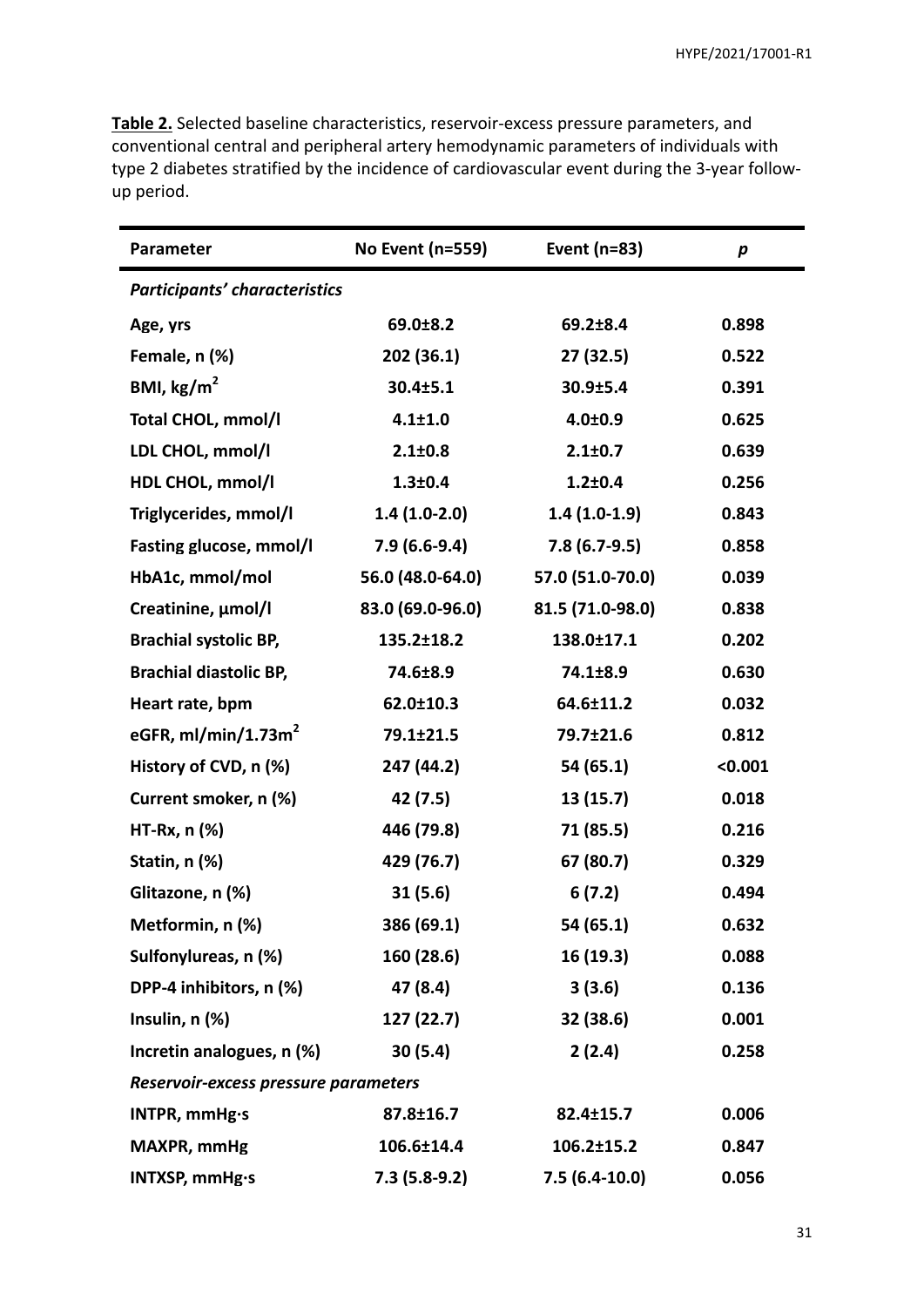| <b>SRC, 1/s</b>                            | $6.7(5.7-7.8)$  | $6.5(5.4-7.8)$   | 0.451   |
|--------------------------------------------|-----------------|------------------|---------|
| DRC, $1/s$                                 | $2.4(1.9-2.9)$  | $2.7(2.2-3.2)$   | < 0.001 |
| <b>Conventional hemodynamic parameters</b> |                 |                  |         |
| <b>Central systolic BP,</b>                | 125.9±18.4      | $128.2 \pm 18.8$ | 0.298   |
| Central diastolic BP,                      | $76.0 + 9.1$    | $75.2 \pm 10.4$  | 0.499   |
| <b>Central PP, mmHg</b>                    | $50.0 \pm 14.6$ | $53.0 \pm 13.6$  | 0.078   |
| Central AP, mmHg                           | 16.1±7.9        | $16.2{\pm}7.3$   | 0.908   |
| Central Alx@HR75, %                        | 24.6±7.6        | $24.9 \pm 8.2$   | 0.687   |
| <b>Brachial systolic BP,</b>               | 135.2±18.2      | 138.0±17.1       | 0.202   |
| <b>Brachial PP, mmHg</b>                   | 60.7±14.8       | 64.3±14.5        | 0.042   |

Data are shown as means±SD, median (interquartile range), or numbers (%). BMI, body mass index; CHOL, cholesterol; LDL, low-density lipoprotein; HDL, high-density lipoprotein; HbA1c, haemoglobin A1c; BP, blood pressure; PP, pulse pressure; eGFR, estimated glomerular filtration rate; HT-Rx, pharmacological hypertensive treatment. BMI, body mass index; CHOL, cholesterol; HDL, high-density lipoprotein;HbA1c, haemoglobin A1c; BP, blood pressure; eGFR, estimated glomerular filtration rate; CVD, cardiovascular disease; HT-Rx, pharmacological hypertensive treatment at baseline; DPP-4, Dipeptidyl peptidase-4; INTPR, reservoir pressure integral; MAXPR, peak reservoir pressure; INTXSP, excess pressure integral; SRC, systolic rate constant; DRC, diastolic rate constant; BP, blood pressure; PP, pulse pressure; AP, augmented pressure; AIx@HR75, augmentation index adjusted for heart rate 75 beat per minute.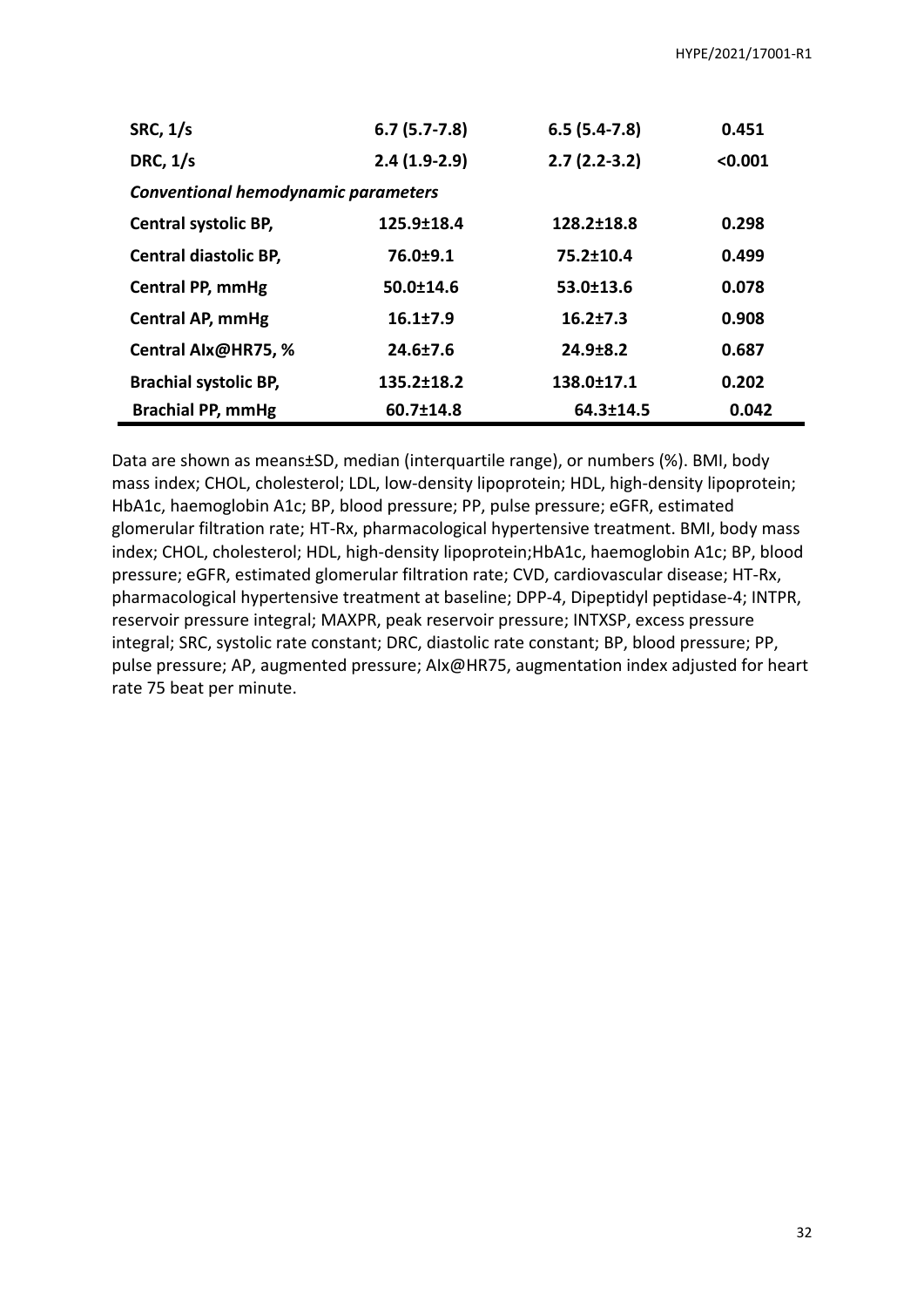| Parameter                            | <b>Odds Ratio</b> | 95% CI      | p     |  |  |
|--------------------------------------|-------------------|-------------|-------|--|--|
| Reservoir-excess pressure parameters |                   |             |       |  |  |
| INTPR, mmHg·s                        | 0.489             | 0.280-0.853 | 0.012 |  |  |
| <b>MAXPR, mmHg</b>                   | 0.909             | 0.586-1.410 | 0.669 |  |  |
| INTXSP, mmHg·s                       | 1.121             | 0.744-1.688 | 0.586 |  |  |
| <b>SRC, 1/s</b>                      | 1.164             | 0.918-1.475 | 0.210 |  |  |
| <b>DRC, 1/s</b>                      | 1.488             | 1.134-1.952 | 0.004 |  |  |
| Conventional hemodynamic parameters  |                   |             |       |  |  |
| Central systolic BP, mmHg            | 1.083             | 0.582-2.015 | 0.801 |  |  |
| Central diastolic BP, mmHg           | 0.783             | 0.554-1.108 | 0.168 |  |  |
| <b>Central PP, mmHg</b>              | 1.558             | 0.914-2.657 | 0.103 |  |  |
| <b>Central AP, mmHg</b>              | 0.989             | 0.623-1.569 | 0.962 |  |  |
| Central Alx@HR75, %                  | 0.991             | 0.733-1.339 | 0.951 |  |  |
| <b>Brachial systolic BP, mmHg</b>    | 1.268             | 0.965-1.667 | 0.089 |  |  |
| <b>Brachial PP, mmHg</b>             | 1.721             | 0.931-3.180 | 0.083 |  |  |

**Table 3.** Multivariate logistic regression analysis of reservoir-excess pressure parameters, and conventional central and peripheral artery hemodynamic parameters for predicting cardiovascular events in individuals with type 2 diabetes.

Age, sex, total and HDL cholesterols, current smoking, systolic blood pressure,

pharmacological hypertensive treatment, study centre, body mass index, resting heart rate, haemoglobin A1c, previous history of cardiovascular disease, estimated glomerular filtration rate, duration of T2DM and insulin treatment at baseline were included in the model in addition to each reservoir-excess pressure parameter, and conventional central and peripheral artery hemodynamic parameters. 95% CI, 95% confidence interval; INTPR, reservoir pressure integral; MAXPR, peak reservoir pressure; INTXSP, excess pressure integral; SRC, systolic rate constant; DRC, diastolic rate constant; BP, blood pressure; PP, pulse pressure; AP, augmented pressure; AIx@HR75, augmentation index adjusted for heart rate 75 beat per min.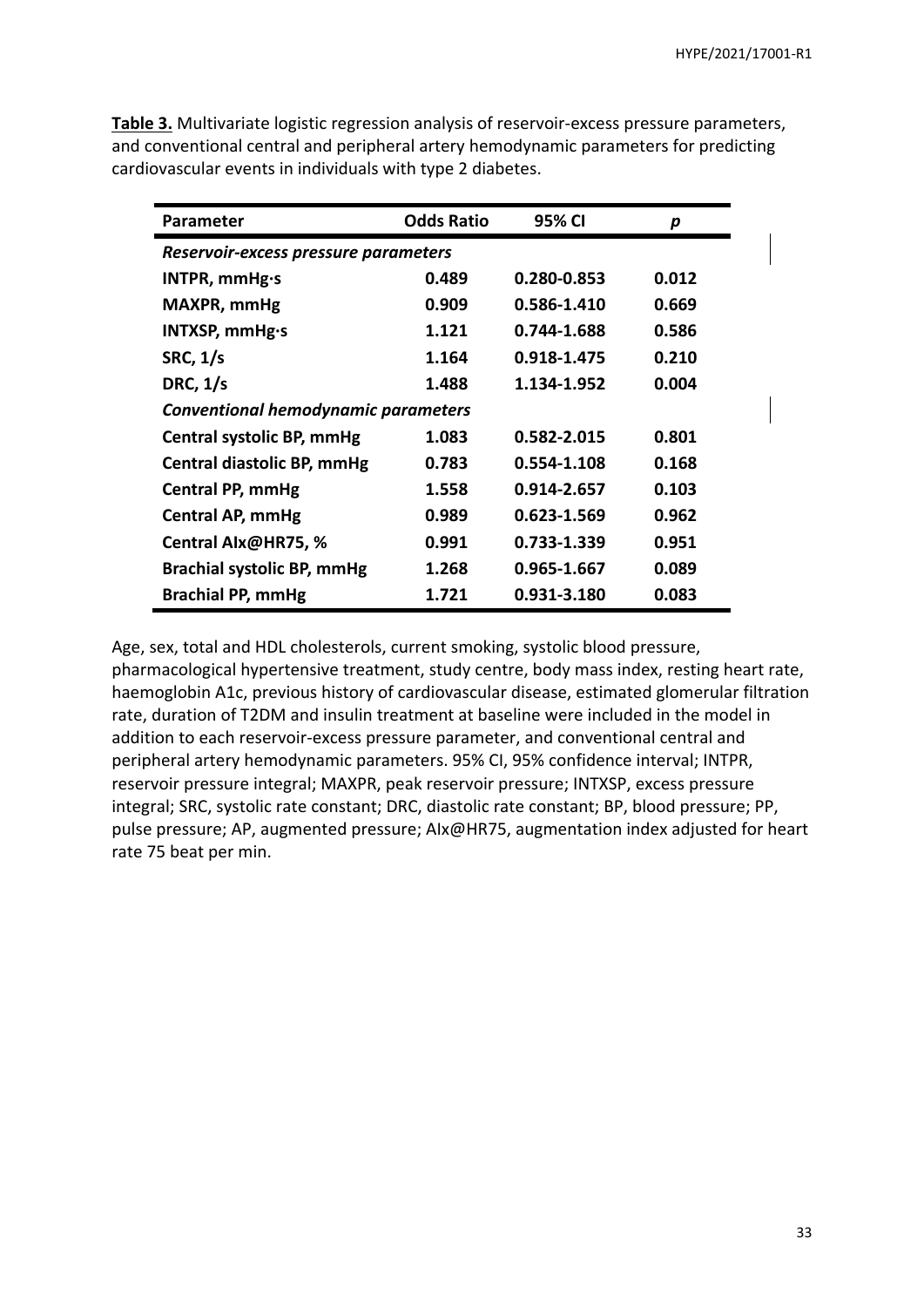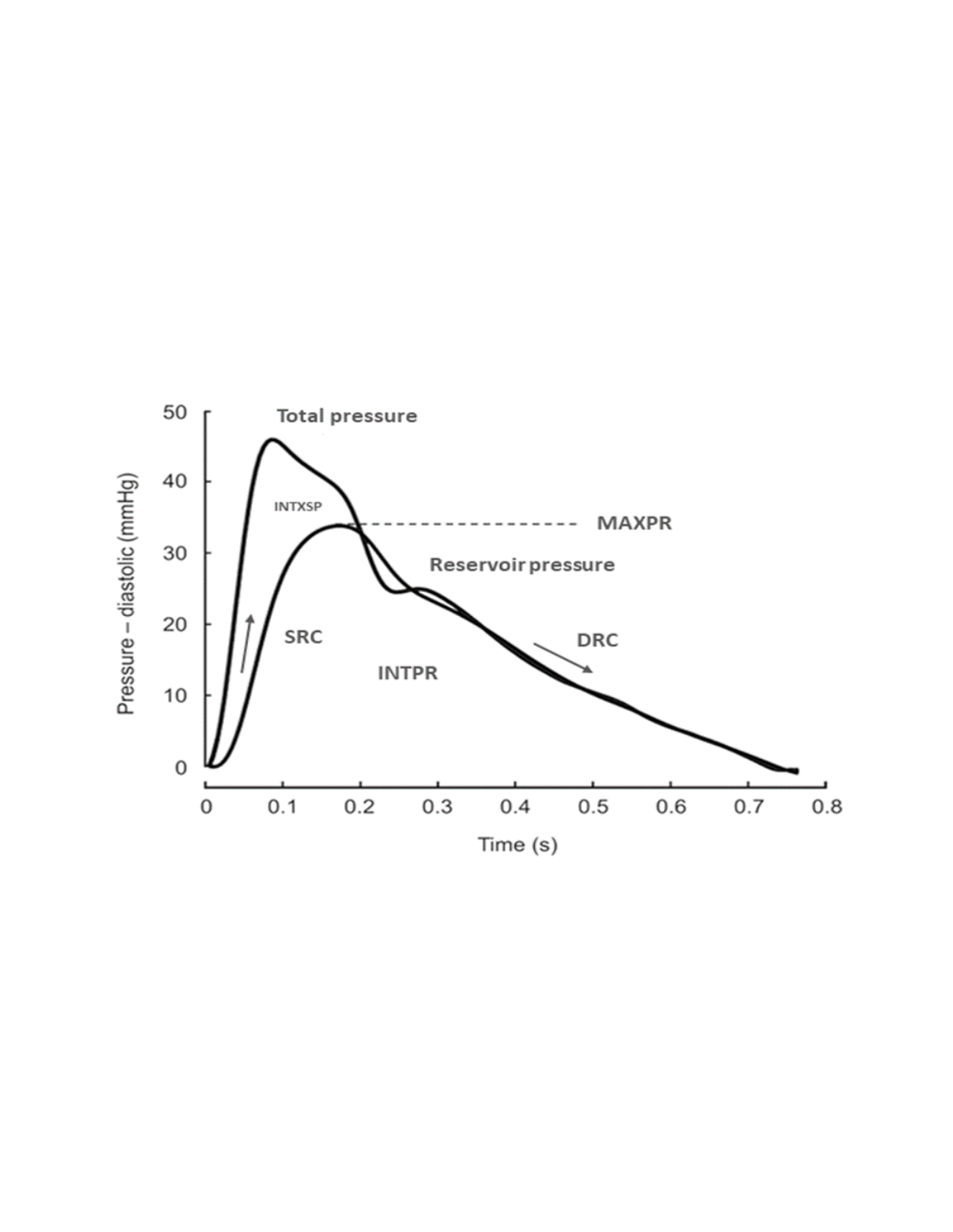